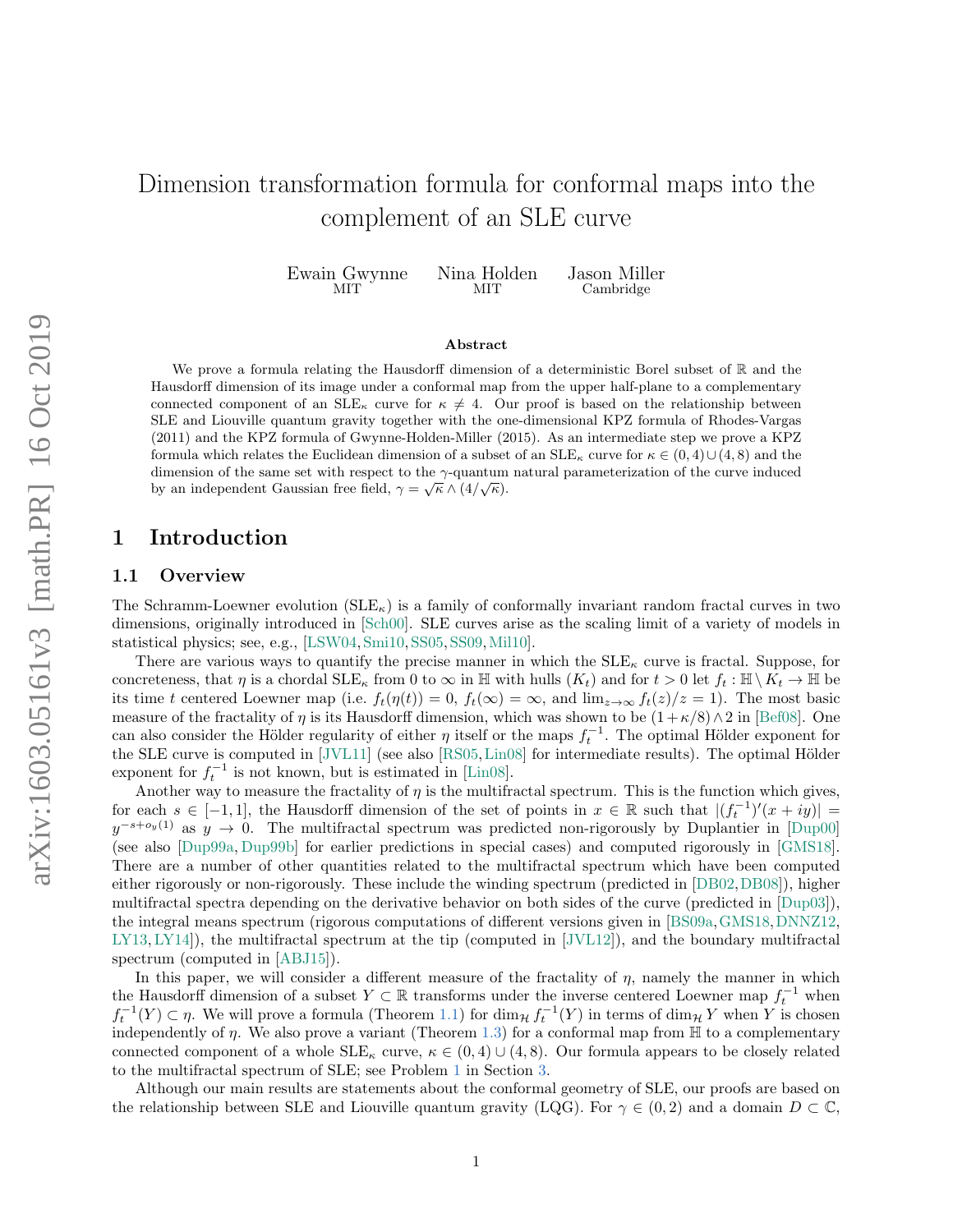Liouville quantum gravity is the random Riemannian metric

<span id="page-1-0"></span>
$$
e^{\gamma h}(dx^2 + dy^2),\tag{1.1}
$$

where h is some variant of the Gaussian free field [\[She07,](#page-14-5) [SS13\]](#page-14-6) (GFF) on D and  $dx^2 + dy^2$  is the Euclidean metric. The formula  $(1.1)$  does not make rigorous sense since h is only a distribution (in the sense of Schwartz), not a pointwise-defined function. However, one can make rigorous sense of the volume form associated with LQG. In particular, there exists a measure  $\mu_h$  on D which is the a.s. limit of regularized versions of  $e^{\gamma h(z)}$  dz, where dz is the Euclidean volume form (i.e., Lebesgue measure). This measure is a special case of *Gaussian multiplicative chaos* [\[Kah85,](#page-13-10) [RV14\]](#page-14-7); see also [\[DS11\]](#page-12-8). The measure  $\mu_h$  is called the  $\gamma$ -quantum area measure induced by h. Similarly, there is also a  $\gamma$ -quantum length measure  $\nu_h$  defined on certain curves in D which is the a.s. limit of regularized versions of  $e^{(\gamma/2)h(z)}$  |dz|, where |dz| is the Euclidean length element. It is shown in [\[She16\]](#page-14-8) that  $\nu_h$  can be defined on  $SLE_{\kappa}$ -type curves sampled independently from h provided  $\kappa \in (0, 4)$  and  $\gamma = \sqrt{\kappa}$ .

The KPZ formula [\[KPZ88\]](#page-13-11) relates the Euclidean fractal dimension and "γ-quantum fractal dimension" of a random set  $X \subset D$  independent from h. There are various rigorous versions of this formula using different notions of dimension; see [\[Aru15,](#page-12-9) [BGRV16,](#page-12-10) [BJRV13,](#page-12-11) [BS09b,](#page-12-12) [DMS14,](#page-12-13) [DRSV14b,](#page-12-14) [DS11,](#page-12-8) [RV11,](#page-14-9) [GHM15,](#page-13-12) [GP19\]](#page-13-13). Our main result will be proven by means of two versions of the KPZ formula, which will be used to express  $\dim_{\mathcal{H}} f_t^{-1}(Y)$  and  $\dim_{\mathcal{H}} Y$ , respectively, in terms of the same quantum dimension. The first version of the KPZ formula (stated as Theorem [2.1](#page-5-0) below) relates the Euclidean dimension of a subset X of an  $SLE_{\kappa}$  curve  $\eta$  for  $\kappa \in (0, 4)$  to the dimension of  $\eta^{-1}(X)$ , when  $\eta$  is parameterized by  $\gamma$ -quantum length with respect to an independent GFF. This formula will be deduced from another KPZ formula, that of [\[GHM15\]](#page-13-12). The other KPZ formula we will use directly is the boundary measure KPZ formula appearing in [\[RV11\]](#page-14-9).

Suppose  $\kappa \neq 4$ ,  $\eta$  is an SLE<sub>K</sub>-type curve, and h is some variant of the GFF, independent from  $\eta$ . There is a natural quantum parameterization of  $\eta$  with respect to h, which is different in each of the three phases of  $\kappa$ :

- 1. For  $\kappa \in (0, 4)$ , we parameterize  $\eta$  by  $\gamma = \sqrt{\kappa}$ -quantum length with respect to h.
- 2. For  $\kappa \in (4,8)$ , we parameterize  $\eta$  by  $\gamma = 4/\sqrt{\kappa}$ -quantum natural time with respect to h (which is defined in [\[DMS14\]](#page-12-13) and reviewed in Section [2.2](#page-7-0) below).
- 3. For  $\kappa \geq 8$ , we parameterize  $\eta$  by  $\gamma = 4/\sqrt{\kappa}$ -quantum mass with respect to h.

The results of the present paper and [\[GHM15\]](#page-13-12) imply KPZ formulas for the dimension of  $\eta^{-1}(X)$ , where X is a subset of  $\eta$  which is independent from h, in each of the above three cases. Indeed, our Theorem [2.1](#page-5-0) is such a KPZ formula for  $SLE_{\kappa}$  curve for  $\kappa \in (0,4)$  equipped with the quantum length parameterization. We will also prove in this paper an analogous KPZ formula in the case when  $\kappa \in (4,8)$  and  $\eta$  is parameterized by quantum natural time (Theorem [2.4\)](#page-8-0); the proof is very similar to that of Theorem [2.1.](#page-5-0) The KPZ formula [\[GHM15,](#page-13-12) Theorem 1.1] together with an absolute continuity argument immediately implies an analogous KPZ formula when  $\kappa \geq 8$  and h is parameterized by quantum mass with respect to h.

We also remark that the recent paper [\[Zha17\]](#page-14-10) proves a Euclidean variant of Theorems [2.1](#page-5-0) and [2.4.](#page-8-0) The author shows that for an  $\text{SLE}_\kappa \eta$ ,  $\kappa \in (0,8)$ , with the natural parameterization, and any deterministic closed set  $Y \subset \mathbb{R}$ , the Hausdorff dimension of  $\eta(Y)$  is a.s. equal to  $1 + \frac{\kappa}{8}$  times the Hausdorff dimension of Y.

#### Acknowledgements

E.G. was supported by the U.S. Department of Defense via an NDSEG fellowship. N.H. was supported by a fellowship from the Norwegian Research Council. J.M. was partially supported by DMS-1204894. The authors thank Ilia Binder, Greg Lawler, Scott Sheffield, and Xin Sun for helpful discussions.

### 1.2 Main results

For  $\kappa > 0$  and  $d \in [0, 1]$ , define

<span id="page-1-1"></span>
$$
\Phi_{\kappa}(d) := \frac{1}{32\kappa} \left( 4 + \kappa - \sqrt{(4+\kappa)^2 - 16\kappa d} \right) \left( 12 + 3\kappa + \sqrt{(4+\kappa)^2 - 16\kappa d} \right). \tag{1.2}
$$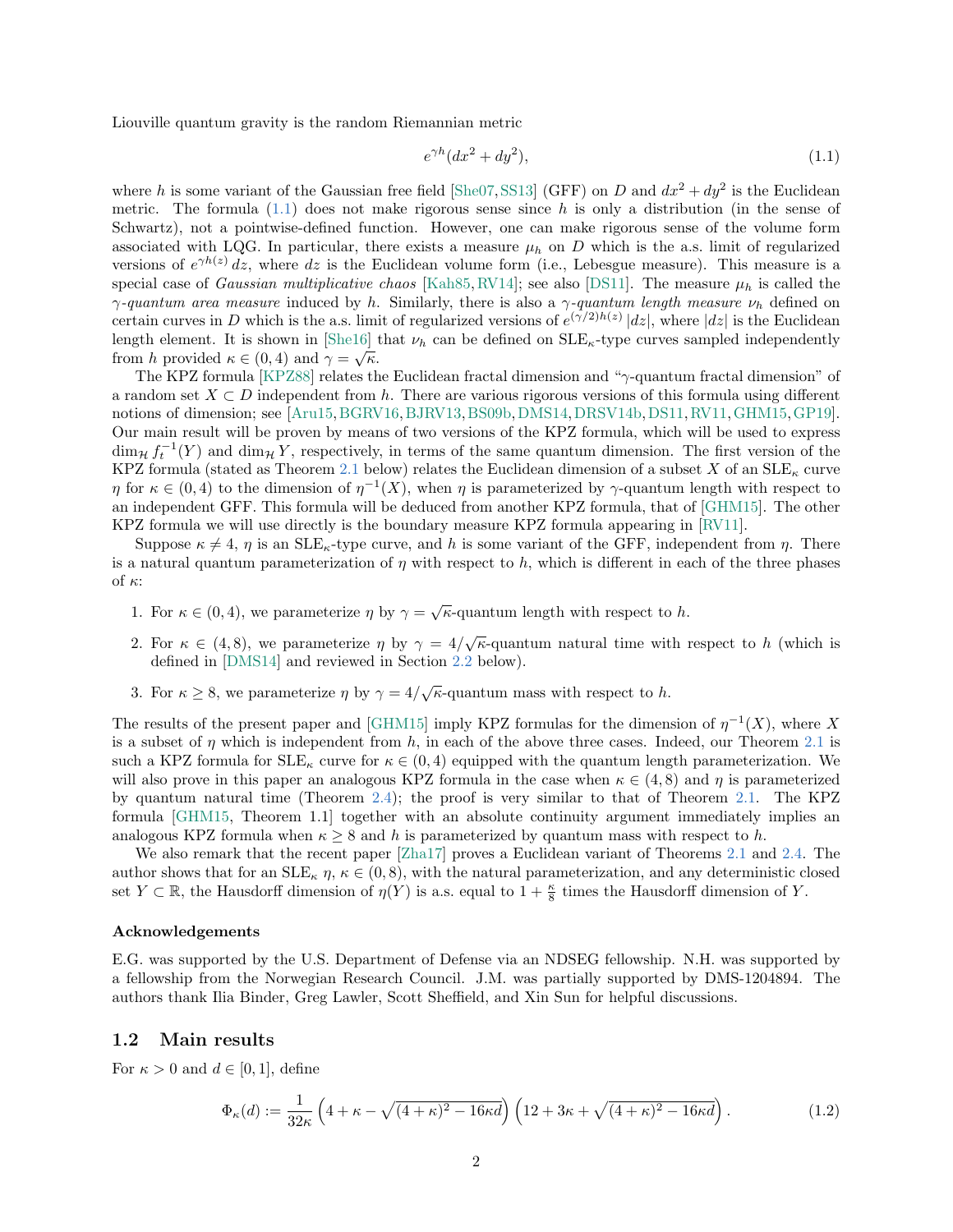We remark that  $\Phi_{\kappa} = \Phi_{16/\kappa}$ . Our first theorem relates the Hausdorff dimension of a deterministic set  $Y \subset \mathbb{R}$ and the Hausdorff dimension of the subset of an SLE curve obtained by "zipping up" the set Y into the curve by means of a conformal map.

<span id="page-2-0"></span>**Theorem 1.1.** Let  $\kappa > 0$ ,  $\kappa \neq 4$ , and let  $\eta$  be a chordal  $SLE_{\kappa}$  from 0 to  $\infty$  in H, parameterized by half-plane capacity (resp. a radial  $SLE_{\kappa}$  from 1 to 0 in  $\mathbb{D}$ , parameterized by minus log conformal radius, or a whole-plane  $SLE_{\kappa}$  from 0 to  $\infty$  parameterized by capacity). Let  $t > 0$  and let  $f_t$  be the time t centered Loewner map for  $\eta$ . Let  $Y \subset \mathbb{R}$  (resp.  $Y \subset \partial \mathbb{D}$ ) be a deterministic Borel set. Almost surely, on the event  $\{f_t^{-1}(Y) \subset \eta\}$  we have

$$
\dim_{\mathcal{H}} f_t^{-1}(Y) = \Phi_{\kappa} (\dim_{\mathcal{H}} Y) \tag{1.3}
$$

with  $\Phi_{\kappa}$  as in [\(1.2\)](#page-1-1).

**Remark 1.2.** For  $\gamma \in (0, 2)$  and  $d \in [0, 1]$ , let

<span id="page-2-2"></span>
$$
\Psi_{\gamma}(d) := \left(1 + \frac{\gamma^2}{4}\right)d - \frac{\gamma^2}{4}d^2\tag{1.4}
$$

be the quadratic function appearing in the one dimensional KPZ formula. With  $\gamma = \sqrt{\kappa}$  and  $\Psi_{\gamma}$  as in [\(1.4\)](#page-2-2), the function of [\(1.2\)](#page-1-1) is given by  $\Phi_{\kappa}(d) = 2\Psi_{\gamma}\left(\frac{1}{2}\Psi_{\gamma}^{-1}(d)\right)$ , where  $\Psi_{\gamma}^{-1}$  is chosen so as to take values in [0, 1]. Our proof of Theorem [1.1](#page-2-0) reflects this relationship. Indeed, we prove the theorem by expressing both  $\dim_{\mathcal{H}} f_t^{-1}(Y)$  and  $\dim_{\mathcal{H}} Y$  in terms of the  $\gamma$ -quantum dimension of Y with respect to the length measure induced by a certain GFF coupled with  $\eta$ . This is done using the KPZ formulas of Theorem [2.1](#page-5-0) below and [\[RV11,](#page-14-9) Theorem 4.1], respectively. Theorem [2.1](#page-5-0) is itself proven using [\[GHM15,](#page-13-12) Theorem 1.1].

We also have a variant of Theorem [1.1](#page-2-0) when we consider a complementary connected component of a whole SLE curve, rather than a curve stopped at a fixed time. We state the theorem for chordal  $\text{SLE}_\kappa(\rho^L; \rho^R)$  and whole-plane  $SLE_{\kappa}(\rho)$  processes, which are constructed for  $\rho^L$ ,  $\rho^R > -2$  and  $\rho > -2$  in [\[MS16b,](#page-13-14) Section 2.2] and [\[MS17,](#page-14-11) Section 2.1], respectively (see also Section [1.3\)](#page-3-0). See Figure [1](#page-3-1) for an illustration.

<span id="page-2-1"></span>**Theorem 1.3.** Let  $\kappa \in (0,4) \cup (4,8)$ , and suppose that we are in one of the following situations.

- $D \subset \mathbb{C}$  is a simply connected domain which is not all of  $\mathbb{C}$ ,  $\rho^L$ ,  $\rho^R > -2$ , and  $\eta$  is a chordal  $SLE_{\kappa}(\rho^L; \rho^R)$ in D with some choice of starting point and target point and force points immediately to the left and right of the starting point.
- $D = \mathbb{C}, \rho > -2, \text{ and } \eta \text{ is a whole-plane } SLE_{\kappa}(\rho)$  between two points in  $\mathbb{C} \cup {\infty}$ .

Let U be the set of connected components of  $D \setminus \eta$ . For  $U \in \mathcal{U}$ , let  $x_U$  (resp.  $y_U$ ) be the point visited by  $\eta$  at the time at which it starts (resp. finishes) tracing ∂U. Define the following subsets of U.

- $U^+$  (resp.  $U^-$ ) is the set of  $U \in \mathcal{U}$  for which  $x_U \neq y_U$  and the counterclockwise (resp. clockwise) arc of  $\partial U$  from  $x_U$  to  $y_U$  is traced by  $\eta$ .
- $\mathcal{U}^0$  is the set of  $U \in \mathcal{U}$  for which  $x_U = y_U$ .

For  $U \in \mathcal{U}^- \cup \mathcal{U}^+$ , let  $g_U : \mathbb{H} \to U$  be a conformal map which takes 0 to  $x_U$  and  $\infty$  to  $y_U$  (chosen in some manner which depends on  $\eta$ ), and if  $U \in \mathcal{U}^0$  let  $g_U : \mathbb{H} \to U$  be a conformal map which takes  $\infty$  to  $x_U = y_U$ . Let  $Y \subset [0,\infty)$  be a deterministic Borel set. Then a.s.

<span id="page-2-3"></span>
$$
\dim_{\mathcal{H}} g_U(aY) = \Phi_{\kappa}(\dim_{\mathcal{H}} Y), \quad \text{for each } U \in \mathcal{U}^+ \text{ and Lebesgue a.e. } a > 0,
$$
\n
$$
\dim_{\mathcal{H}} g_U(-aY) = \Phi_{\kappa}(\dim_{\mathcal{H}} Y), \quad \text{for each } U \in \mathcal{U}^- \text{ and Lebesgue a.e. } a > 0,
$$
\n
$$
\dim_{\mathcal{H}} g_U(aY + b) = \Phi_{\kappa}(\dim_{\mathcal{H}} Y), \quad \text{for each } U \in \mathcal{U}^0 \text{ and Lebesgue a.e. } (a, b) \in \mathbb{R}^2,
$$
\n(1.5)

where  $\Phi_{\kappa}$  is as in [\(1.2\)](#page-1-1).

In the setting of Theorem [1.3,](#page-2-1) topological considerations imply that for  $U \in \mathcal{U}$ , either the counterclockwise or clockwise arc of  $\partial U$  from  $x_U$  to  $y_U$  (or both) is traced by  $\eta$ , so  $\mathcal{U} = \mathcal{U}^+ \cup \mathcal{U}^- \cup \mathcal{U}^0$ . For  $U \in \mathcal{U}^+$  (resp.  $U \in \mathcal{U}^-$ , the function  $g_U$  maps  $[0, \infty)$  (resp.  $(-\infty, 0]$ ) to this counterclockwise (resp. clockwise) arc. The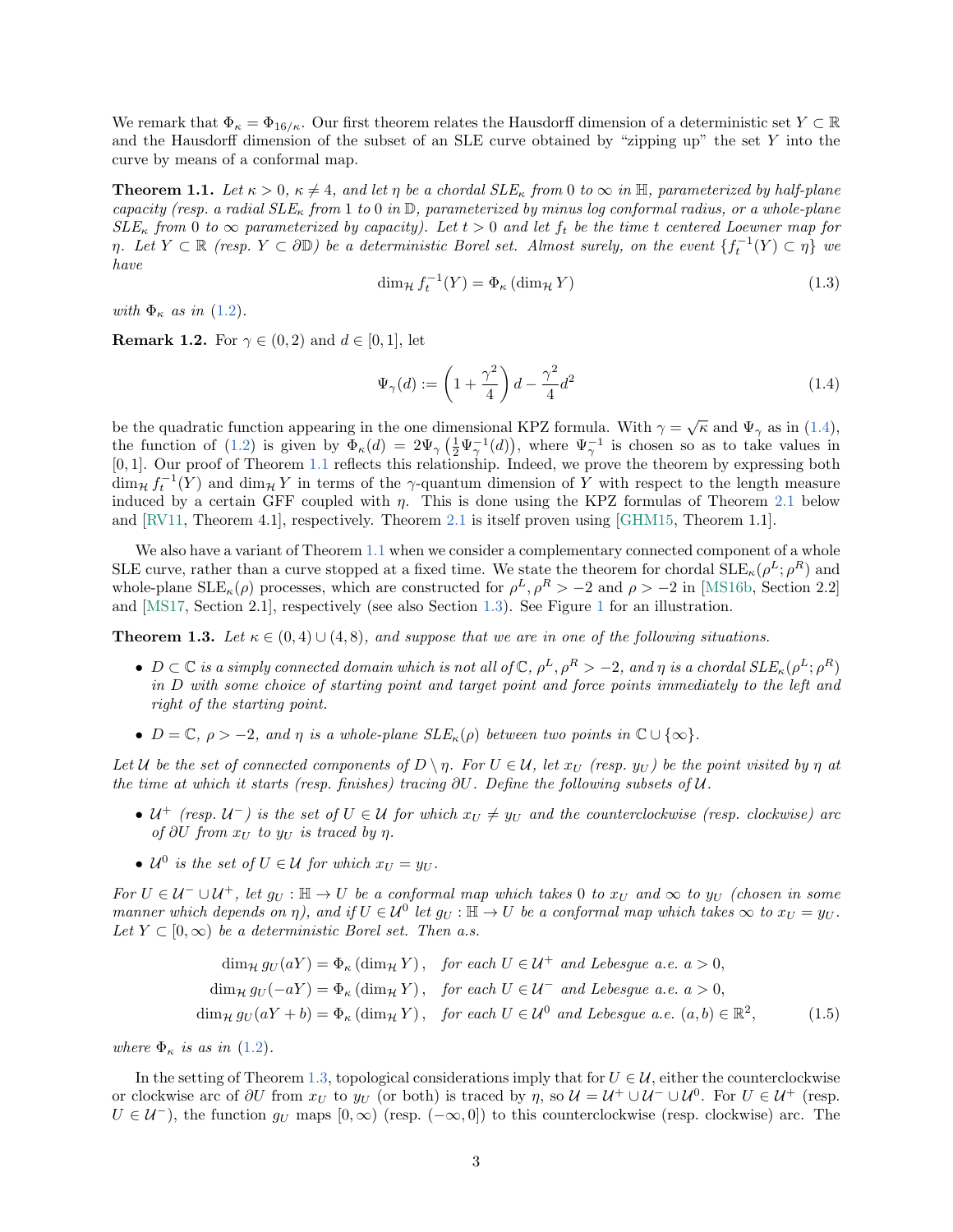

<span id="page-3-1"></span>Figure 1: An illustration of the statement of Theorem [1.3](#page-2-1) in the case of a chordal  $\text{SLE}_{\kappa} \eta$  and  $\kappa \in (4, 8)$ . The theorem relates the Hausdorff dimension of the set  $Y \subset [0,\infty)$  and the set  $g_U(aY + b)$  for almost all  $a, b > 0$ . The set U on the left figure is contained in  $\mathcal{U}^0$ , and the map  $g_U : \mathbb{H} \to U$  is defined such that  $g_U(\infty) = x_U = y_U$ . The complementary connected component of  $\eta$  shown in green (resp. orange) is contained in  $\mathcal{U}^+$  (resp.  $\mathcal{U}^-$ ). The blue (resp. red) dots represent the points  $x_U$  (resp.  $y_U$ ) for each of the three considered domains.

set  $\mathcal{U}^0$  is empty if  $\kappa \in (0,4)$  and for  $\kappa > 4$  consists of "bubbles" surrounded by either the left or right side of  $\eta$  if  $\kappa \in (4, 8)$ .

For  $U \in \mathcal{U}^+$ , the set of conformal maps  $\mathbb{H} \to U$  which take 0 to  $x_U$  and  $\infty$  to  $y_U$  is the same as the set of maps of the form  $z \mapsto g_U(az)$  for  $a > 0$ . Hence a.s.  $\dim_{\mathcal{H}} g(Y) = \Phi_{\kappa}(\dim_{\mathcal{H}} Y)$  for "Lebesgue a.e." conformal map  $g: \mathbb{H} \to U$  taking 0 to  $x_U$  and  $\infty$  to  $y_U$ . Similar statements hold for  $\mathcal{U}^-$  and  $\mathcal{U}^0$ . We leave it as an open problem to determine whether this relation in fact holds a.s. for every such conformal map simultaneously (see Problem [2](#page-11-2) in Section [3\)](#page-11-1). We note, however, that  $(1.5)$  (and the analogous relation in Theorem [1.1\)](#page-2-0) does not hold a.s. for all choices of Y simultaneously. Indeed, taking Y to be one of the multifractal spectrum sets  $\Theta^s \subset \mathbb{R}$  for  $s \in [-1, 1]$  studied in [\[GMS18\]](#page-13-5) gives a counterexample.

**Remark 1.4.** Theorem [1.1](#page-2-0) can be used to give another derivation of the double point dimension of  $SLE_{\kappa}$ for  $\kappa \in (4, 8)$ . Indeed, the double points of such an SLE correspond to intersection points with the boundary which are subsequently mapped into the domain by the reverse Loewner flow. The dimension of the intersection of an  $SLE_{\kappa}$  for  $\kappa \in (4,8)$  with the domain boundary was shown to be  $2 - 8/\kappa$  in [\[AS08\]](#page-12-15) and  $\Phi_{\kappa}(2-8/\kappa) = 2 - (12 - \kappa)(4+\kappa)/(8\kappa)$ , which is the dimension of the double points of  $SLE_{\kappa}$  [\[MW17\]](#page-14-12).

The cut point dimension of  $SLE_{\kappa}$  for  $\kappa \in (4,8)$  can similarly be derived using Theorem [1.3.](#page-2-1) Indeed, it is shown in [\[MS16b\]](#page-13-14) that the conditional law of the left boundary of a chordal version of such an SLE given its right boundary is that of an  $SLE_{16/6}(16/6 - 4; -8/6)$  process. The dimension of the intersection of an  $SLE_{16/\kappa}(16/\kappa-4;-8/\kappa)$  with  $[0,\infty)$  was shown in [\[MW17\]](#page-14-12) to be  $5-8/\kappa+\kappa/2$  and  $\Phi_{\kappa}(5-8/\kappa+\kappa/2)=$  $3-3\kappa/8$ , which is the dimension of the cut points of an SLE<sub> $\kappa$ </sub> derived in [\[MW17\]](#page-14-12).

## <span id="page-3-0"></span>1.3 SLE/LQG background

In this subsection we briefly review some facts about SLE and LQG which will be needed for the proofs of our main results. We refer to the cited papers for more details. See also [\[GHM15,](#page-13-12) Sections 1.2 and 1.4] for a more detailed overview.

We first recall the definition of chordal and radial  $\text{SLE}_\kappa(\rho)$  for  $\kappa > 0$  and a finite vector of weights  $\rho = (\rho_1, \ldots, \rho_n)$  and force points  $x_1, \ldots, x_n$  in the closure of the domain. Such processes were first introduced in [\[LSW03,](#page-13-15) Section 8.3]. See also [\[SW05\]](#page-14-13) and [\[MS16b,](#page-13-14) Section 2.2]. As defined in [\[MS16b,](#page-13-14) Section 2.2], the continuation threshold for an  $\text{SLE}_\kappa(\rho)$  is the first time that the sum of the weights of the force points which have been disconnected from the target point by the curve is  $\leq -2$ . This time was defined in [\[MS16b,](#page-13-14) Section 2.2, and is the largest time up to which  $SLE_{\kappa}(\rho)$  is defined as a continuous curve. Note that the continuation threshold may be infinite. We also recall the definition of whole-plane  $SLE_{\kappa}(\rho)$  for  $\rho >$ −2 [\[MS17,](#page-14-11) Section 2.1].

Now fix  $\gamma \in (0, 2)$ . A Liouville quantum gravity surface is an equivalence class of pairs  $(D, h)$  consisting of a domain  $D \subset \mathbb{C}$  and a distribution h on D, with two such pairs  $(D, h)$  and  $(D, h)$  declared to be equivalent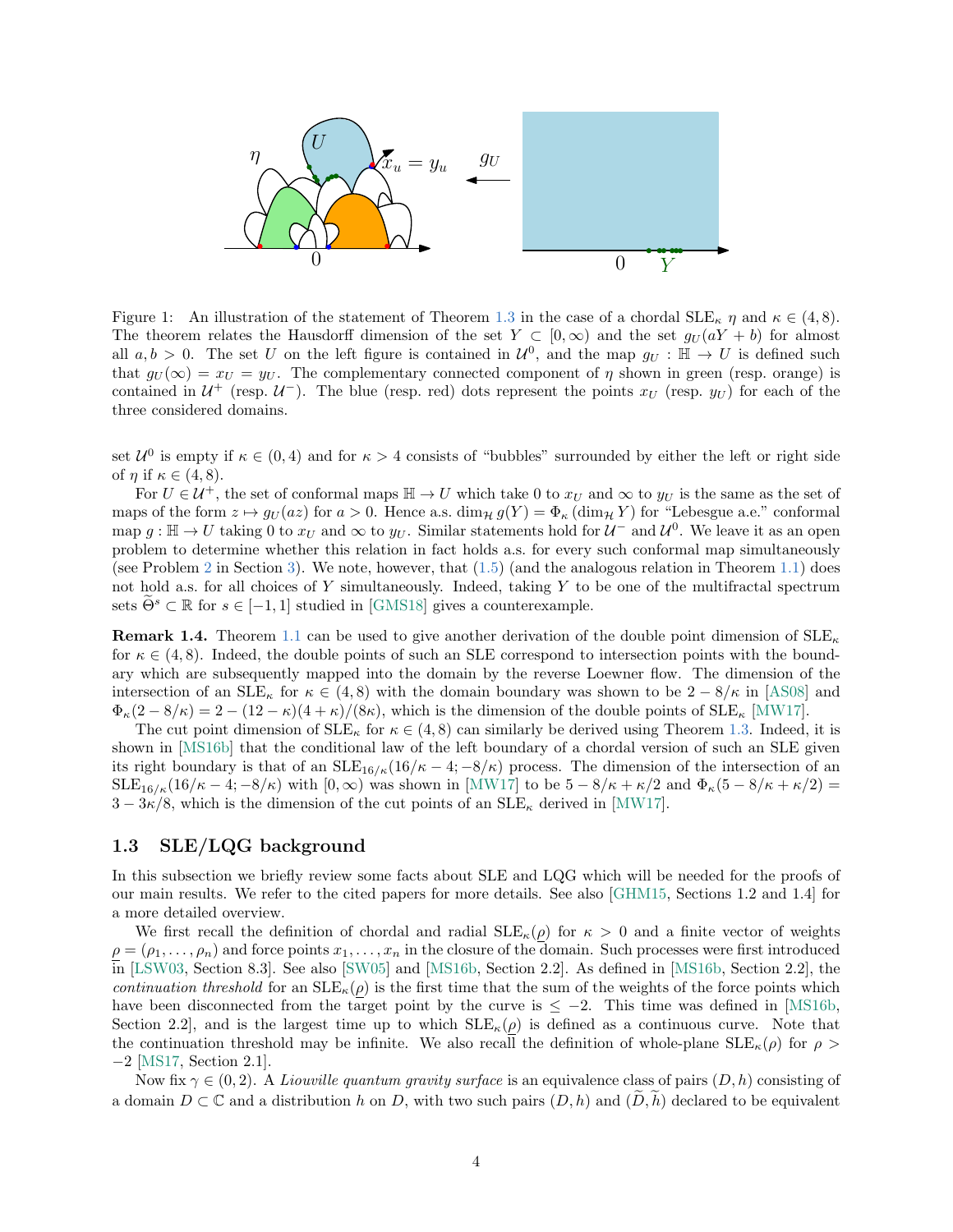(i.e. different parameterizations of the same surface) if there is a conformal map  $\phi : \tilde{D} \to D$  such that

<span id="page-4-0"></span>
$$
\widetilde{h} = h \circ \phi + Q \log |\phi'|, \quad \text{for} \quad Q = \frac{2}{\gamma} + \frac{\gamma}{2}.
$$
\n(1.6)

We refer to the distribution  $h$  as an *embedding* of the quantum surface.

The quantum area and length measures  $\mu_h$  and  $\nu_h$  of [\[DS11\]](#page-12-8) are preserved under transformations of the form [\(1.6\)](#page-4-0), in the sense that it is a.s. the case that for each Borel set  $A \subset D$ , we have  $\mu_h(\phi(A)) = \mu_{\widetilde{h}}(A)$ and similarly for  $\nu_h$ ; see [\[DS11,](#page-12-8) Proposition 2.1]. Hence these measures are well-defined on the LQG surface  $(D, h)$ . One can also define quantum surfaces with  $k \in \mathbb{N}$  marked points in  $D \cup \partial D$  by requiring that the conformal map  $\phi$  takes the marked points for one surface to those for the other.

For  $\alpha < Q$ , an  $\alpha$ -quantum cone is an infinite-volume doubly-marked quantum surface parameterized by C which describes the local behavior of  $h - \alpha \log |\cdot|$  near 0, where h is a whole-plane GFF (see [\[DMS14,](#page-12-13) Section 4.2 for a precise definition). Similarly, an  $\alpha$ -quantum wedge is an infinite-volume quantum surface parameterized by  $\mathbb{H}$ , which describes the behavior of  $\tilde{h} - \alpha \log |\cdot|$  near 0, for  $\tilde{h}$  a free-boundary GFF on  $\mathbb{H}$ (see [\[She16,](#page-14-8) Section 1.6] or [\[DMS14,](#page-12-13) Section 4.2]). As explained in [\[DMS14,](#page-12-13) Section 4.4], one can also define an  $\alpha$ -quantum wedge for  $\alpha \in (Q, Q + \gamma/2)$ . In this case, the wedge is not parameterized by H and instead consists of an infinite ordered sequence of finite-volume "beads", each of which has the topology of the disk and has finite quantum area and boundary length.

Quantum disks are finite-volume quantum surfaces parameterized by the unit disk  $\mathbb D$  (or equivalently any simply connected domain in  $\mathbb{C}$ ), which are most often taken to have one or two marked boundary points (which are sampled uniformly from the quantum boundary measure). One can consider quantum disks with specified area, boundary length, or both. Quantum spheres are finite-volume quantum surfaces parameterized by the Riemann sphere, often taken to have fixed area and sometimes taken to have one, two, or three marked points. See [\[DMS14,](#page-12-13) Section 4.5].

The quantum surfaces introduced above can be embedded in various ways into  $\mathbb C$  (in the case of a cone or a sphere) or H (in the case of a thick wedge, a bead of a thin wedge, or a disk). The circle average embedding, which we will define just below, is a particularly convenient choice of embedding for the quantum surfaces considered above, since with this choice of embedding, the law of the field is absolutely continuous with respect to the law of a free-boundary or whole-plane GFF with a particular choice of additive constant on any domain which is bounded away from the origin, infinity, and  $\partial \mathbb{D}$ . For any  $r > 0$  and any field h on  $\mathbb C$  (resp. H) we let  $h_r(0)$  be the average of h around  $\partial B_r(0)$  (resp.  $\partial B_r(0) \cap \mathbb H$ ) [\[DS11,](#page-12-8) Section 3].

<span id="page-4-1"></span>**Definition 1.5.** The *circle average embedding* of the quantum surfaces introduced above is defined as follows.

- For a quantum cone (resp. thick wedge) the circle average embedding is the distribution h on  $\mathbb C$  (resp. H) such that 1 is the largest  $r > 0$  for which  $h_r(0) + Q \log(r) \leq 0$ .
- For a quantum sphere (resp. quantum disk or bead of a thin quantum wedge) the circle average embedding is the distribution h on  $\mathbb C$  (resp. H) such that the function  $r \mapsto h_r(0) + Q \log(r)$  attains its maximum at  $r = 1$ .

The circle average embedding was the embedding used when defining the mentioned quantum surfaces in [\[DMS14\]](#page-12-13).

In this paper our main interest in the above quantum surfaces stems from their relationship with  $\text{SLE}_\kappa$ . If one cuts an  $\alpha$ -quantum cone by an independent whole-plane  $SLE_{\kappa}(\rho)$  curve for  $\kappa = \gamma^2 \in (0, 4)$  and appropriate  $\rho > -2$  depending on  $\alpha$ , then one obtains an  $\alpha'$ -quantum wedge for a certain value of  $\alpha'$ depending on  $\alpha$  [\[DMS14,](#page-12-13) Theorem 1.5]. Similarly, one can cut an  $\alpha$ -quantum wedge by an independent chordal  $\text{SLE}_{\kappa}(\rho^L; \rho^R)$  curve (with force points immediately to the left side and the right side, respectively, of the starting point of the curve) to get a pair of independent quantum wedges [\[DMS14,](#page-12-13) Theorem 1.2] for certain  $\rho^L$ ,  $\rho^R$  > -2. In the case when  $\alpha \in (Q, Q + \gamma/2)$ , one replaces the  $SLE_{\kappa}(\rho^L; \rho^R)$  curve with a concatenation of such curves, one in each bead. √

If  $\gamma \in (\sqrt{2}, 2)$  and one cuts an  $\alpha$ -quantum cone by an independent  $SLE_{\kappa}(\rho)$  curve for  $\kappa = 16/\gamma^2 \in$  $(4, 8)$  and appropriate  $\rho > -2$ , one gets three independent beaded quantum surfaces corresponding to the complementary connected components of the curve whose boundaries are traced by the left side of the curve,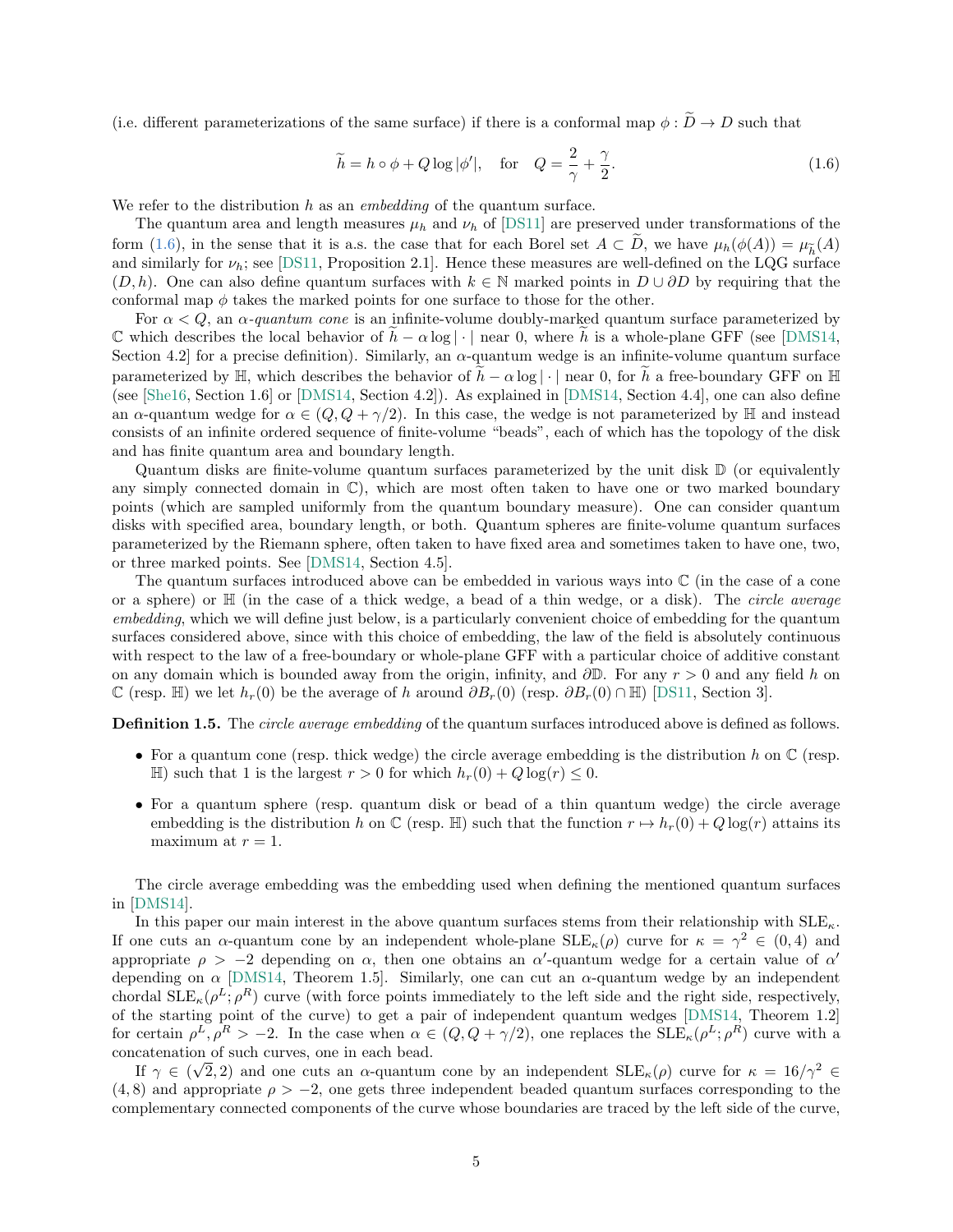the right side of the curve, and both sides of the curve, respectively. One of these surfaces is an  $\alpha'$ -quantum wedge for  $\alpha' > Q$  and the other two are Lévy trees of quantum disks [\[DMS14,](#page-12-13) Theorem 1.17]. A similar statement holds for an  $\alpha$ -quantum wedge cut by an independent  $SLE_{\kappa}(\rho^L; \rho^R)$  for  $\kappa = 16/\gamma^2$  and appropriate  $\rho^L, \rho^R > -2$  [\[DMS14,](#page-12-13) Theorem 1.16].

For  $\kappa > 4$  whole-plane space-filling  $SLE_{\kappa}$  from  $\infty$  to  $\infty$  is a variant of  $SLE_{\kappa}$  which fills all of  $\mathbb{C}$ , introduced in [\[MS17,](#page-14-11) Sections 4.3 and 1.2.3] (see [\[DMS14,](#page-12-13) Section 1.4.1] for the whole-plane case). In the case when  $\kappa \geq 8$ , so SLE<sub> $\kappa$ </sub> is already space-filling, whole-plane space-filling SLE<sub> $\kappa$ </sub> is a two-sided version of chordal SLE<sub> $\kappa$ </sub>. In the case when  $\kappa \in (4, 8)$ , whole-plane space-filling  $SLE_{\kappa}$  is obtained by iteratively filling in each of the bubbles disconnected from  $\infty$  by a two-sided variant of chordal  $SLE_{\kappa}$  with a space-filling  $SLE_{\kappa}$  loop (so in particular cannot by described by the Loewner equation). It is immediate from the construction that the marginal law of the left (resp. right) boundary of  $\eta'$  stopped upon hitting a fixed point  $z \in \mathbb{C}$  is that of a whole-plane  $\text{SLE}_{16/6}(2-16/6)$  from z to  $\infty$  (c.f. [\[MS17,](#page-14-11) Theorem 1.1]).

Suppose  $(\mathbb{C}, h, 0, \infty)$  is a  $\gamma$ -quantum cone,  $\gamma \in (0, 2)$ , and  $\eta'$  is an independent whole-plane space-filling  $SLE_{\kappa}$ , parameterized by quantum mass with respect to h (so that  $\mu_h(\eta'([s,t])) = t - s$  for  $s < t$ ). For  $t \in \mathbb{R}$ , let  $L_t$  (resp.  $R_t$ ) be the change in the quantum length of the left (resp. right) outer boundary of  $\eta'((-\infty, t])$  relative to time 0. Then  $Z_t = (L_t, R_t)$  is a correlated two-dimensional Brownian motion with correlation  $-\cos(4\pi/\kappa)$  [\[DMS14,](#page-12-13) Theorem 1.9]. (The formula  $-\cos(4\pi/\kappa)$  for the correlation of the Brownian motion was only proved for  $\kappa \in (4, 8]$  in [\[DMS14\]](#page-12-13). That the same formula holds for  $\kappa > 8$  was established in [\[GHMS17\]](#page-13-16).) Furthermore, Z a.s. determines  $(h, \eta')$  modulo rotation [\[DMS14,](#page-12-13) Theorem 1.11]. Many quantities associated with  $\eta'$  can be described explicitly in terms of Z. For example, the curve  $\eta'$ hits the left (resp. right) outer boundary of  $\eta'((-\infty,0])$  precisely when L (resp. R) hits a running infimum relative to time 0. See [\[GHM15\]](#page-13-12) for further examples. The above facts are collectively referred to as the peanosphere description of  $(h, \eta')$ .

# 2 Proofs

# 2.1 KPZ formula for quantum lengths along an  $\text{SLE}_{\kappa}$  curve for  $\kappa \in (0,4)$

In this subsection we will prove a KPZ formula for the quantum length measure along an  $SLE_{\kappa}$  curve for  $\kappa \in (0, 4)$ , which is needed for our proofs of Theorems [1.1](#page-2-0) and [1.3.](#page-2-1) We state the theorem at a high level of generality: we allow for chordal, radial, and whole-plane  $SLE_{\kappa}$  (possibly with force points); and quantum lengths measured with respect to a free- or zero-boundary GFF, as well as with respect to the distributions which parameterize the various quantum surfaces defined in [\[DMS14,](#page-12-13) Section 4] (which are variants of the GFF). See Section [1.3](#page-3-0) for a brief review of the objects involved in the theorem statement; see in particular Definition [1.5](#page-4-1) for the definition of the circle average embedding.

<span id="page-5-0"></span>**Theorem 2.1.** Let  $\kappa \in (0, 4)$ , let  $\rho$  be a finite vector of weights, and let  $\eta$  be a chordal or radial  $SLE_{\kappa}(\rho)$  in a simply connected domain  $D \subsetneq \mathbb{C}$ , with some choice of starting point, target point and force points, stopped when it hits the continuation threshold (which may be infinite). Let h be a free-boundary GFF on  $D$  (with the additive constant fixed in some arbitrary way) independent from  $\eta$  and let  $\nu_h$  be the  $\gamma$ -quantum length measure induced by h,  $\gamma = \sqrt{\kappa}$ . Suppose that  $\eta$  is parameterized by  $\nu_h$ -length, so that  $\nu_h(\eta([0,t])) = t$  for each  $t > 0$ . Let X be a random subset of  $\eta \setminus \partial D$  which is independent from h. Then almost surely,

<span id="page-5-1"></span>
$$
\dim_{\mathcal{H}} X = \left(1 + \frac{\gamma^2}{4}\right) \dim_{\mathcal{H}} \eta^{-1}(X) - \frac{\gamma^2}{8} (\dim_{\mathcal{H}} \eta^{-1}(X))^2.
$$
 (2.1)

The same holds if we make one or both of the following changes (where  $Q = 2/\gamma + \gamma/2$  is as in [\(1.6\)](#page-4-0)).

- Replace  $\eta$  by a whole-plane  $SLE_{\kappa}(\rho)$  for  $\rho > -2$  and replace h by a whole-plane GFF.
- In the chordal or radial case, replace h by a zero-boundary GFF on D, or for  $D = \mathbb{H}$  replace h by the circle average embedding into  $\mathbb H$  of a quantum disk (with fixed area, boundary length, or both), an  $\alpha$ -quantum wedge for  $\alpha \leq Q$ , or a single bead of an  $\alpha$ -quantum wedge for  $\alpha \in (Q, Q + \gamma/2)$ . In the whole-plane case, replace h by the circle average embedding into  $\mathbb C$  of a quantum sphere, or an  $\alpha$ -quantum cone for  $\alpha < Q$ .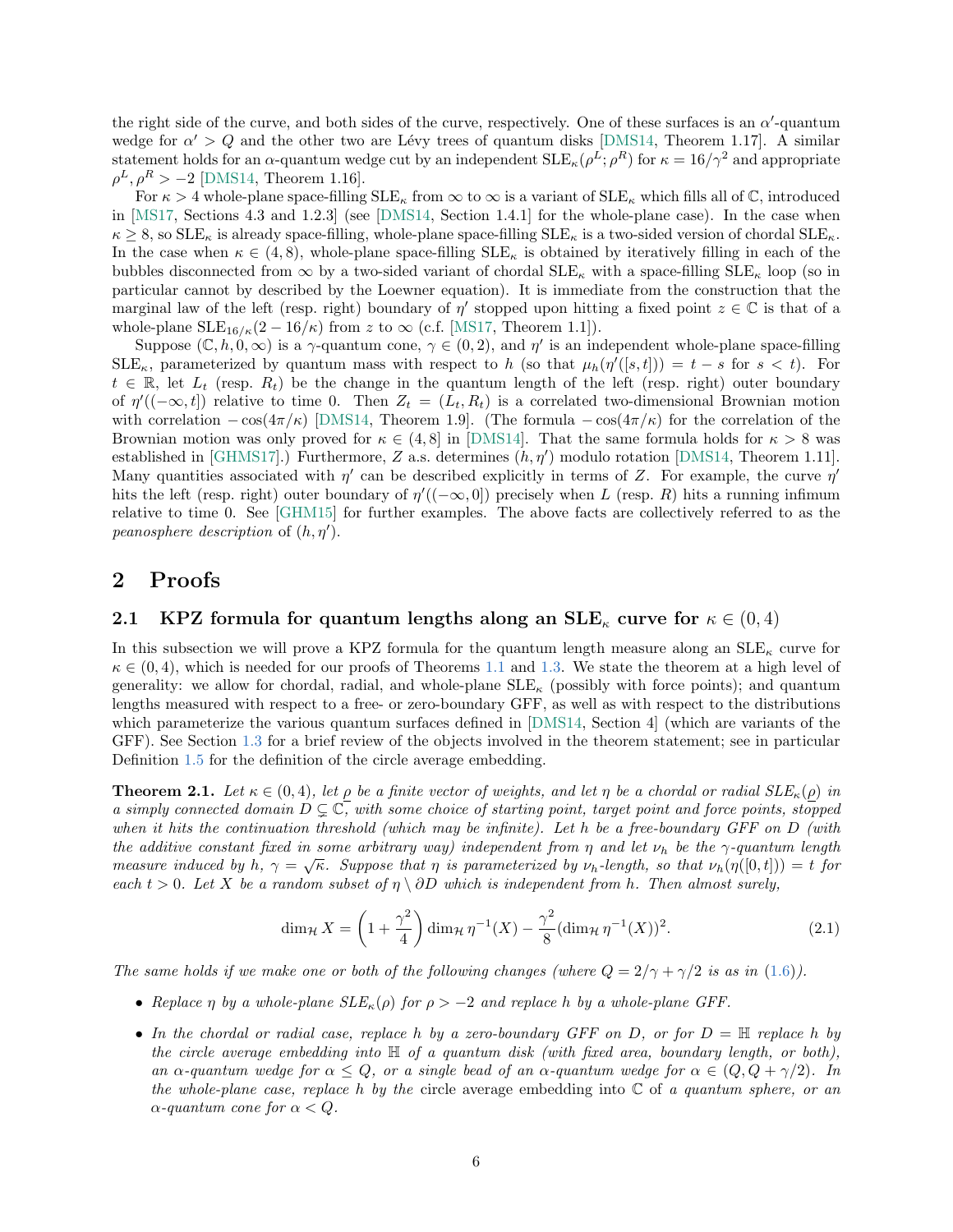Theorem [2.1](#page-5-0) will be proven using the KPZ-type formula [\[GHM15,](#page-13-12) Theorem 1.1] together with [\[DMS14,](#page-12-13) Theorem 1.9] and a version of Kaufman's theorem for subordinators [\[HP74,](#page-13-17) Theorem 4.1]. We remark that an analogue of Theorem [2.1](#page-5-0) when  $\eta$  is a flow line of h (in the sense of [\[MS16b,](#page-13-14) [MS16c,](#page-13-18) [MS16a,](#page-13-19) [MS17\]](#page-14-11)) instead of an SLE curve independent from  $h$  is proven in [\[Aru15\]](#page-12-9).

**Remark 2.2.** The right side of [\(2.1\)](#page-5-1) is equal to  $2\Psi_{\gamma}(\frac{1}{2}\dim_{\mathcal{H}}\eta^{-1}(X))$ , with  $\Psi_{\gamma}$  as in [\(1.4\)](#page-2-2).

We will first prove Theorem [2.1](#page-5-0) in the special case of whole-plane  $SLE_{\kappa}(2 - \kappa)$  on an independent  $\gamma$ -quantum cone. This case is particularly convenient because it exactly fits into the framework of the peanosphere construction (Section [1.3\)](#page-3-0), which is also the setting of [\[GHM15,](#page-13-12) Theorem 1.1].

<span id="page-6-0"></span>**Lemma 2.3.** Let  $\kappa \in (0,4)$  and let  $\eta$  be a whole-plane  $SLE_{\kappa}(2-\kappa)$  from 0 to  $\infty$ . Let  $(\mathbb{C},h,0,\infty)$  be a  $\gamma$ -quantum cone independent from  $\eta$  with the circle average embedding and let  $\nu_h$  be its  $\gamma$ -quantum length measure,  $\gamma = \sqrt{\kappa}$ . Suppose that  $\eta$  is parameterized by  $\nu_h$ -length, so that  $\nu_h(\eta([0,t])) = t$  for each  $t > 0$ . If  $X \subset \eta$  is a set which is independent from h, then  $\dim_{\mathcal{H}} X$  and  $\dim_{\mathcal{H}} \eta^{-1}(X)$  are a.s. related by the formula [\(2.1\)](#page-5-1).

*Proof.* Let  $\eta'$  be a whole-plane space-filling  $SLE_{16/\kappa}$  from  $\infty$  to  $\infty$ , independent from h and parameterized by quantum mass with respect to h in such a way that  $\eta'(0) = 0$ . By the construction in [\[DMS14,](#page-12-13) Section 1.4.1, the right outer boundary of  $\eta'((-\infty,0])$  is the flow line from 0 to  $\infty$  of a certain whole-plane GFF, so by [\[MS17,](#page-14-11) Theorem 1.1] it has the law of a whole-plane  $SLE_{\kappa}(2-\kappa)$  curve. Therefore we can couple  $\eta$  with  $(\eta', h)$  in such a way that  $\eta$  is a.s. equal to this right outer boundary. In this coupling  $\eta$  is determined by  $\eta'$ (viewed modulo parameterization) and hence is independent from h. We assume that  $\eta$  is parameterized by  $\gamma$ -quantum length with respect to h.

For  $t \geq 0$ , let  $R_t$  be the change in the right boundary length of  $\eta'$  between time 0 and time t, as in  $[{\rm DMS14}, {\rm Theorem 1.9}]$ . That theorem tells us that R has the law of a deterministic constant multiple of a standard linear Brownian motion. For  $r \geq 0$ , let

$$
S_r := \inf \{ t \ge 0 : R_t = -r \}.
$$

Equivalently,  $S_r$  is the first time that  $\eta'$  covers up r units of quantum length along its right boundary, or, a.s. for each fixed r, the infimum of the times for which  $\eta(r)$  is no longer on the left right boundary of  $\eta'$ . In particular, since  $\eta$  is parameterized by quantum length we have  $\eta'(S_r) = \eta(r)$ .

The process S has the law of a stable subordinator of index  $1/2$  (see e.g., [\[Ber99,](#page-12-16) Section 2.2]). By [\[HP74,](#page-13-17) Theorem 4.1], we a.s. have

$$
\dim_{\mathcal{H}} S(A) = \frac{1}{2} \dim_{\mathcal{H}} A, \text{ for every Borel set } A \subset [0, \infty) \text{ simultaneously.}
$$

In particular, if  $X \subset \eta$  is chosen in a manner which is independent from h, then a.s.

$$
\dim_{\mathcal{H}}(\eta')^{-1}(X) = \frac{1}{2} \dim_{\mathcal{H}}(\eta' \circ S)^{-1}(X) = \frac{1}{2} \dim_{\mathcal{H}} \eta^{-1}(X).
$$

By [\[GHM15,](#page-13-12) Theorem 1.1], we a.s. have

$$
\dim_{\mathcal{H}} X = \left(2 + \frac{\gamma^2}{2}\right) \dim_{\mathcal{H}} (\eta')^{-1}(X) - \frac{\gamma^2}{2} (\dim_{\mathcal{H}} (\eta')^{-1}(X))^2.
$$

Combining these relations yields the statement of the lemma.

Now we will deduce the general case of Theorem [2.1](#page-5-0) from Lemma [2.3](#page-6-0) and various elementary Markov property and absolute continuity arguments.

Proof of Theorem [2.1.](#page-5-0) In the cases of the whole-plane GFF and the free-boundary GFF we may fix the additive constant arbitrarily since changing the additive constant corresponds to multiplying all quantum lengths by a constant, hence  $\dim_{\mathcal{H}} \eta^{-1}(X)$  is left unchanged. By stability of Hausdorff dimensions under countable unions and by absolute continuity of the fields in domains bounded away from zero, infinity and ∂D, the cases of the quantum cone, the quantum wedge, the quantum sphere and the quantum disk reduce to

 $\Box$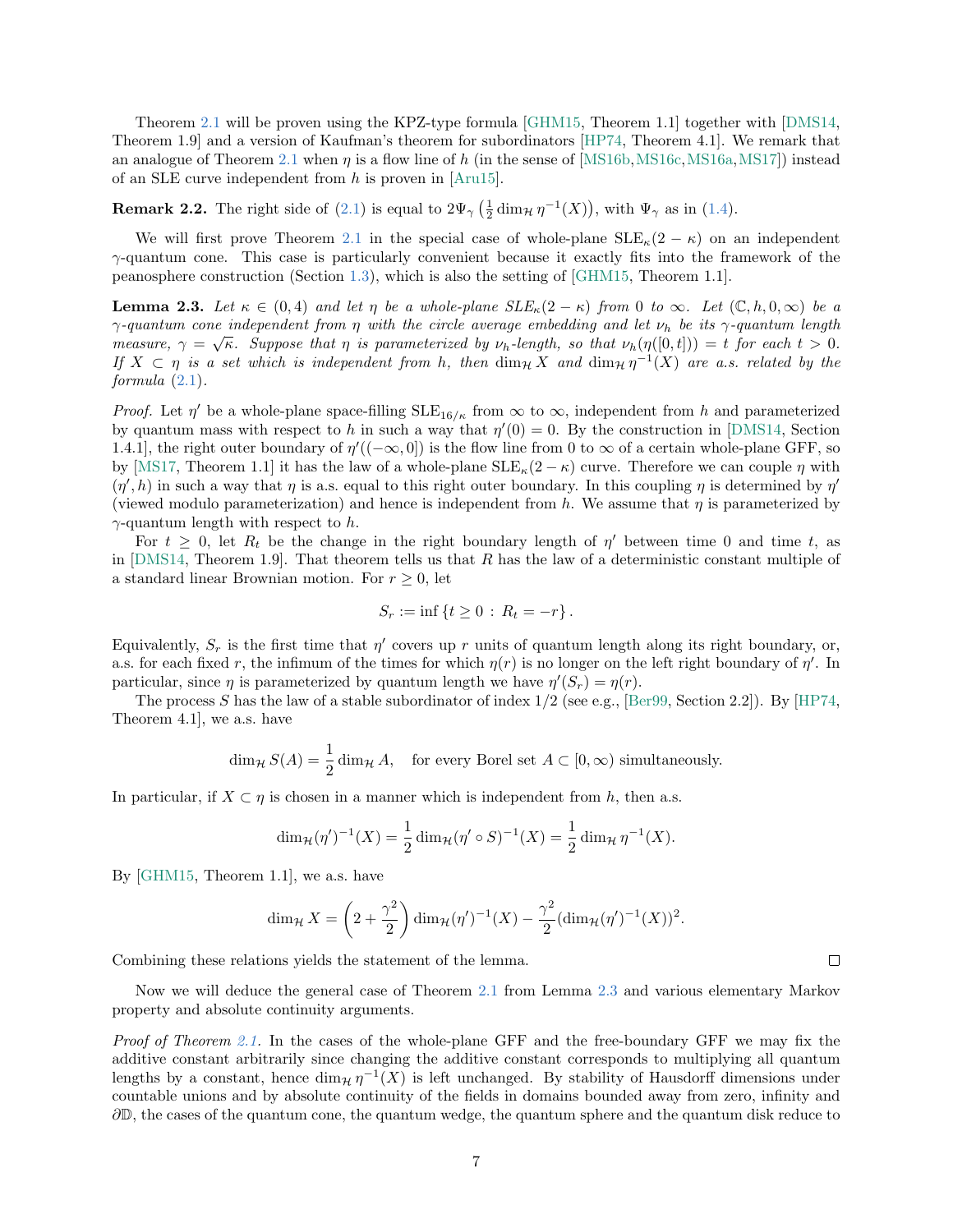the case of the GFF in  $\mathbb C$  or  $\mathbb H$ . By conformal invariance and the LQG coordinate change formula (see [\(1.6\)](#page-4-0)) we only need to prove the statement for each chordal or radial  $SLE_{\kappa}(\rho)$  process in a single choice of domain D.

First consider the case where  $\eta$  is a radial  $\text{SLE}_\kappa(2-\kappa)$  from 1 to  $\infty$  in  $\mathbb{C}\setminus\overline{\mathbb{D}}$ , with force point located at  $z \in \partial \mathbb{D} \setminus \{1\}$ . Let  $\tilde{\eta}$  be a whole-plane  $SLE_{\kappa}(2 - \kappa)$  from 0 to  $\infty$  parameterized by capacity seen from  $\infty$ and let  $\tau$  the smallest  $t \geq 0$  for which the centered Loewner map  $f_t$  from the unbounded component of  $\mathbb{C} \setminus \tilde{\eta}((-\infty, t])$  to  $\mathbb{C} \setminus \overline{\mathbb{D}}$  maps the force point of  $\tilde{\eta}$  to z. Note that it follows from scale invariance and the domain Markov property that  $\tau < \infty$  a.s. By the domain Markov property we can couple  $\eta$  with  $\tilde{\eta}$  in such a way that  $\eta = f_{\tau}(\tilde{\eta}|_{[\tau,\infty)})$  a.s.

Let  $\tilde{h}$  be a whole-plane GFF independent from  $\tilde{\eta}$  and let  $h' := \tilde{h} \circ f_{\tau}^{-1} + Q \log |(f_{\tau}^{-1})'|$ . By the Markov property and conformal invariance of the GFF, the conditional law of h' given  $\tilde{\eta}([-\infty,\tau])$  and  $\tilde{h}|_{\tilde{\eta}([-\infty,\tau])}$  is that of a zero-boundary GFF h on  $\mathbb{C} \setminus \overline{\mathbb{D}}$  plus a function which is harmonic on  $\mathbb{C} \setminus \overline{\mathbb{D}}$ . If  $X \subset \eta$  is determined by  $\eta$ , viewed modulo parameterization, then  $f_t^{-1}(X)$  is a subset of  $\tilde{\eta}$  which is independent from  $\tilde{h}$ . By Lemma [2.3](#page-6-0) and local absolute continuity, the formula [\(2.1\)](#page-5-1) holds a.s. with  $f_t^{-1}(X)$  in place of X,  $\tilde{\eta}$  in place  $f$ ,  $\tilde{\eta}$  is a place of  $\tilde{\eta}$ . of η, and  $\tilde{h}$  in place of h. By the LQG coordinate change formula we can apply the map  $f_{\tau}$  to obtain [\(2.1\)](#page-5-1) with h' in place of h. Since  $\nu_h$  and  $\nu_{h'}$  differ by multiplication by a smooth function, we obtain [\(2.1\)](#page-5-1) for X,  $n$ , and  $h$ .

Now suppose that  $\eta$  is a chordal or radial  $SLE_{\kappa}(\rho)$  in  $\mathbb D$  started from 1, with arbitrary choice of target point, weights, and force points located at positive distance from 1, stopped when it hits the continuation threshold. By the Schramm-Wilson coordinate change formula [\[SW05,](#page-14-13) Theorem 3] we immediately reduce to the case of radial  $\text{SLE}_\kappa(\rho)$ . Let h be a zero-boundary GFF on D independent from  $\eta$ . Fix some  $z \in \partial \mathbb{D}\setminus\{1\}$ . Let  $V \subset \mathbb{D}$  be a simply connected subdomain such that  $\partial V \cap \partial \mathbb{D}$  contains a neighborhood of 1 in  $\partial \mathbb{D}$  and V lies at positive distance from the target point and all of the force points of  $\eta$  and from z. Let  $\tau_V$  be the exit time of  $\eta$  from V. By the form of the Loewner driving function for general radial  $SLE_{\kappa}(\rho)$ , we find that the law of  $\eta|_{[0,\tau_V]}$  is absolutely continuous with respect to the law of a radial  $SLE_{\kappa}(2-\kappa)$  in  $\mathbb{D}$ , started from 1, targeted at a point at positive distance from  $V$ , with force point at  $z$ , stopped at the first time it exits V. Therefore, the statement of the theorem for  $\eta$  follows from the statement for radial  $\text{SLE}_{\kappa}(2-\kappa)$  (proven just above) provided we require that  $X \subset \eta([0, \tau_V])$ .

Now consider the case where  $\eta$  is a chordal or radial  $SLE_{\kappa}(\rho)$  in  $\mathbb D$  starting from 1 with completely arbitrary choices of target point, weights, and force points (even force points precisely on either side of the starting point), stopped when it hits the continuation threshold. Let  $(f_t)_{t\geq 0}$  be the centered Loewner maps for  $\eta$ . For  $\epsilon > 0$ , let  $\tau_0^{\epsilon} = \sigma_0^{\epsilon} = 0$ . Inductively, if  $k \in \mathbb{N}$  and  $\tau_{k-1}^{\epsilon}$  and  $\sigma_{k-1}^{\epsilon}$  have been defined, let  $\tau_k^{\epsilon}$  be the minimum of  $\epsilon^{-1}$  and the smallest  $t > \sigma_{k-1}^{\epsilon}$  for which the driving function  $W_t$  lies at distance at least  $\epsilon$ from the image of each of the force points of  $\eta$  under  $f_t$  and let  $\sigma_k^{\epsilon}$  be the minimum of  $\epsilon^{-1}$  and the smallest  $t > \tau_k^{\epsilon}$  for which  $W_t$  lies within distance  $\epsilon/2$  of at least one of the images of the force points of  $\eta$  under  $f_t$ . Note that each  $\tau_k^{\epsilon}$  and  $\sigma_k^{\epsilon}$  is a stopping time for  $\eta$ . By the domain Markov property of  $\text{SLE}_{\kappa}(\underline{\rho})$ , the LQG coordinate change formula, and the preceding paragraph, we find that the statement of the corollary holds for  $\eta$  provided we require that  $X \subset \eta([\tau_k^{\epsilon}, \sigma_k^{\epsilon}])$  for some  $k \in \mathbb{N}$ . Taking a limit as  $\epsilon \to 0$  and using countable stability of Hausdorff dimension yields the statement of the theorem in the case of general chordal or radial  $SLE_{\kappa}(\rho)$ .

Finally, the case of whole-plane  $SLE_{\kappa}(\rho)$  for  $\rho > -2$  with  $\rho \neq 2 - \kappa$  follows from the case of radial  $SLE_{\kappa}(\rho)$  and an argument as in the case of radial  $SLE_{\kappa}(2 - \kappa)$ .  $\Box$ 

## <span id="page-7-0"></span>2.2 KPZ formula for quantum natural time of an  $\text{SLE}_{\kappa}$  curve for  $\kappa \in (4,8)$

In this subsection we prove a variant of Theorem [2.1](#page-5-0) for  $SLE_{\kappa}$  with  $\kappa \in (4, 8)$ .

If  $\eta$  is some version of  $SLE_{\kappa}$  for  $\kappa \in (4,8)$  and h is some variant of the GFF, then the natural quantum parameterization of  $\eta$  with respect to h is called the quantum natural time. This parameterization is defined in [\[DMS14,](#page-12-13) Definition 6.23] in the case when  $\eta$  is an ordinary whole-plane, chordal, or radial  $SLE_{\kappa'}$  and h is a whole-plane or free-boundary GFF plus a certain log singularity. In this case, the quantum surfaces parameterized by the bubbles disconnected from the target point by  $\eta$  can be described by a Poisson point process parameterized by  $\mathbb{R}$ , and the quantum natural time of  $\eta$  is the time parameterization corresponding to this Poisson point process. Note that the quantum natural time parameterization of a given segment of  $\eta$  is determined by the restriction of h to an arbitrary small neighborhood of that segment, since it depends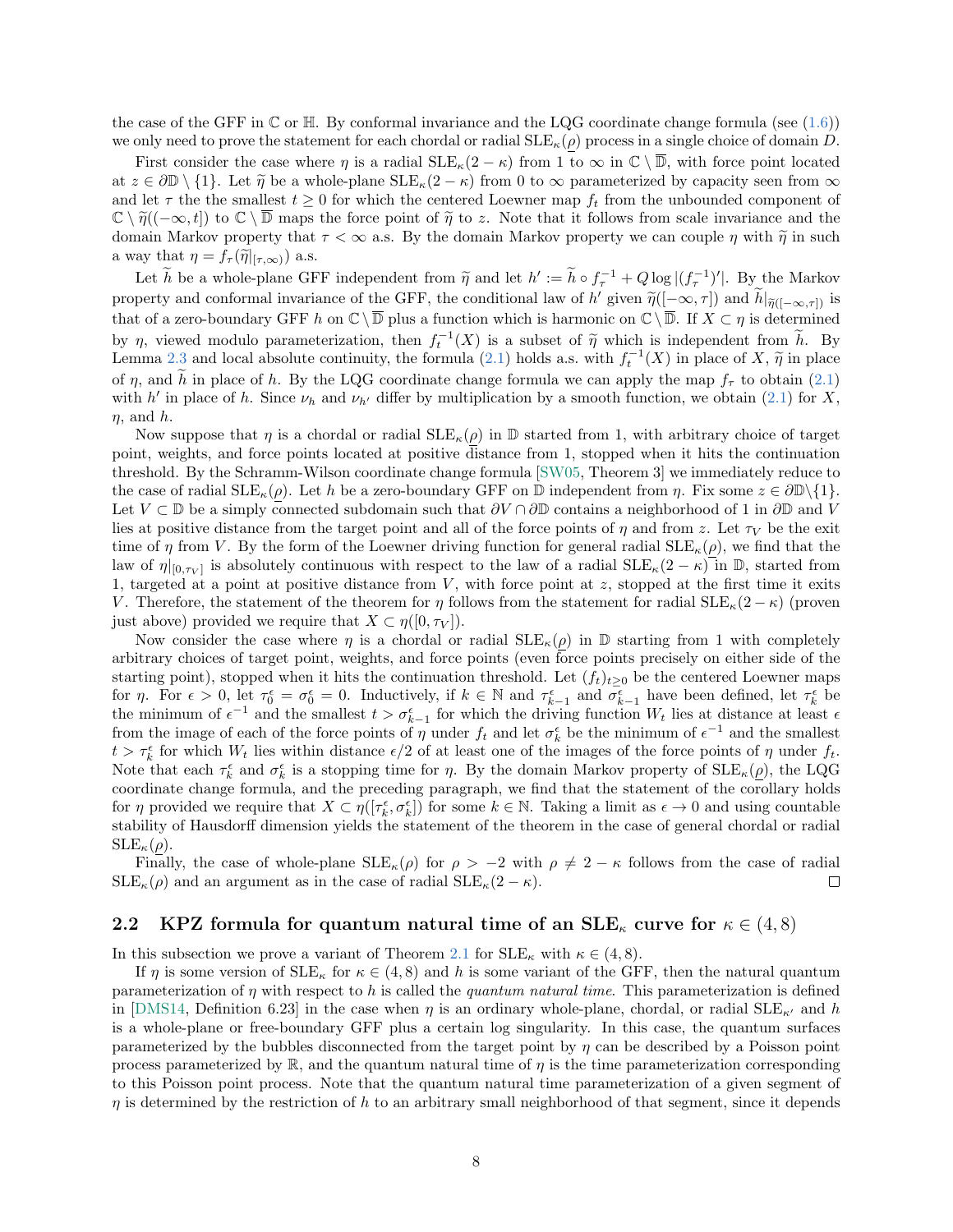only on the quantum areas or lengths of the small bubbles cut out by that segment of  $\eta$ . Hence quantum natural time in the case of an  $SLE_{\kappa}(\rho)$  process and a distribution which locally looks like a free-boundary GFF can be defined using local absolute continuity.

<span id="page-8-0"></span>**Theorem 2.4.** Let  $\kappa \in (4, 8)$ , let  $\rho$  be a finite vector of weights, and let  $\eta$  be a chordal or radial  $SLE_{\kappa}(\rho)$  in a simply connected domain  $D \subsetneq \mathbb{C}$  with some choice of starting point, target point and force points, stopped when it hits the continuation threshold (which may be infinite). Let h be a free-boundary GFF on D (with the additive constant fixed in some arbitrary way) independent from  $\eta$ . Suppose that  $\eta$  is parameterized by  $\gamma$ -quantum natural time with respect to h,  $\gamma = 4/\sqrt{\kappa}$ . Let X be a random subset of  $\eta \setminus \partial D$  which is independent from h. Then almost surely,

$$
\dim_{\mathcal{H}} X = \left(1 + \frac{4}{\gamma^2}\right) \dim_{\mathcal{H}} \eta^{-1}(X) - \frac{2}{\gamma^2} (\dim_{\mathcal{H}} \eta^{-1}(X))^2.
$$
 (2.2)

The same holds if we make one or both of the following changes (where  $Q = 2/\gamma + \gamma/2$  is as in [\(1.6\)](#page-4-0)).

- Replace  $\eta$  by a whole-plane  $SLE_{\kappa}(\rho)$  for  $\rho > -2$  and replace h by a whole-plane GFF.
- In the chordal or radial case, replace h by a zero-boundary GFF on D, or for  $D = \mathbb{H}$  replace h by the circle average embedding into  $\mathbb H$  of a quantum disk (with fixed area, boundary length, or both), an  $\alpha$ -quantum wedge for  $\alpha \leq Q$ , or a single bead of an  $\alpha$ -quantum wedge for  $\alpha \in (Q, Q + \gamma/2)$ . In the whole-plane case, replace h by circle average embedding into  $\mathbb C$  of a quantum sphere, or an  $\alpha$ -quantum cone for  $\alpha < Q$ .

Proof. As in the proof of Lemma [2.1](#page-5-0) we first treat a single special case using [\[HP74,](#page-13-17) Theorem 4.1] and [\[GHM15,](#page-13-12) Theorem 1.1] and then extend to the other  $SLE_{\kappa}$ -type processes and GFF-type distributions in the theorem statement using local absolute continuity.

We start with the case when  $\eta$  is a whole-plane  $SLE_{\kappa}(\kappa - 6)$  from 0 to  $\infty$  and h is the circle average embedding of a  $\gamma$ -quantum cone. Let  $\eta'$  be a whole-plane space-filling  $SLE_{\kappa}$  from  $\infty$  to  $\infty$ , independent from h and parameterized by  $\gamma$ -quantum mass with respect to h in such a way that  $\eta'(0) = 0$ . For  $t \geq 0$ , let  $L_t$ and  $R_t$  be the change in the left and right quantum boundary lengths of  $\eta'$  with respect to h between time 0 and time t, as in [\[DMS14,](#page-12-13) Theorem 1.9] and let  $Z = (L, R)$ . That theorem tells us that Z has the law of a correlated two-dimensional Brownian motion with correlation  $-\cos(4\pi/\kappa)$ .

Following [\[DMS14,](#page-12-13) Section 1.4.2], we say that a time  $t \in [0,\infty)$  is ancestor free if there does not exist  $s \in [0, t]$  such that  $L_s = \inf_{r \in [s,t]} L_r$  and  $R_s = \inf_{r \in [s,t]} R_r$ . Let  $\mathcal{A} \subset [0, \infty)$  denote the set of ancestor free times, and for any  $t \geq 0$  let  $\theta_t : [0, \infty) \to [t, \infty)$  denote the shift operator. First we claim that the set  $A$  of ancestor free times is a regenerative set, i.e., we claim that for any stopping time  $S$  for the filtration generated by  $(A \cap [0,s])_{s>0}$  for which  $S \in \mathcal{A}$  a.s., the set  $A \circ \theta_S = \{s \geq 0 : s + S \in \mathcal{A}\}\)$  has the same distribution as A and is independent of  $A \cap [0, t]$ . Our claim is immediate by the strong Markov property of Brownian motion, since any such stopping time S is also a stopping time for Z.

Since  $A$  is regenerative, it can be parametrized by a local time (see [\[Ber99,](#page-12-16) Section 2.1] and the text above [\[DMS14,](#page-12-13) Proposition 1.13]). Let  $s \mapsto T(s)$  be the right continuous inverse local time of the ancestor free times of Z relative to time 0, as in [\[DMS14,](#page-12-13) Proposition 10.3] and let  $\eta(s) := \eta'(T(s))$  for  $s \geq 0$ . By [\[DMS14,](#page-12-13) Lemma 10.4], the time reversal of  $\eta$  is the counterflow line (in the sense of [\[MS17\]](#page-14-11)) from  $\infty$ to 0 of the whole-plane GFF used to construct  $\eta'$  which travels through  $\eta'([0,\infty))$ . By the discussion just after [\[MS17,](#page-14-11) Theorem 1.6], this counterflow line is a whole-plane  $SLE_{\kappa}(\kappa - 6)$  process from  $\infty$  to 0 so by reversibility [\[MS17,](#page-14-11) Theorem 1.20],  $\eta$  has the law of a whole-plane SLE<sub> $k(\kappa-6)$ </sub> from 0 to  $\infty$ . We see from the proof of [\[DMS14,](#page-12-13) Proposition 10.3] that  $\eta$  is parameterized by quantum natural time (up to multiplication by a deterministic constant), since it follows from this proof that the local time at the ancestor free times of Z can be obtained by counting the number of bubbles enclosed by  $\eta$  with quantum boundary length in an interval  $[2^{-(k+1)}, 2^{-k}]$  for  $k \in \mathbb{N}$ , normalizing appropriately, and sending  $k \to \infty$ . It is immediate from [\[DMS14,](#page-12-13) Definition 6.23] that the same property holds for the quantum natural time of  $\eta$ .

The range of T is the set A of ancestor free times of Z. The law of A is scale invariant because of the scale invariance of  $Z$ . The time at which the local time at  $A$  exceeds any given level  $s$  is a stopping time for Z, which implies by the strong Markov property of Z that  $T \circ \theta_s$  has the same law as T and is independent of  $T|_{[0,s]}$ . Therefore T has independent stationary increments. By [\[Ber99,](#page-12-16) Lemma 1.11 and Theorem 3.2], T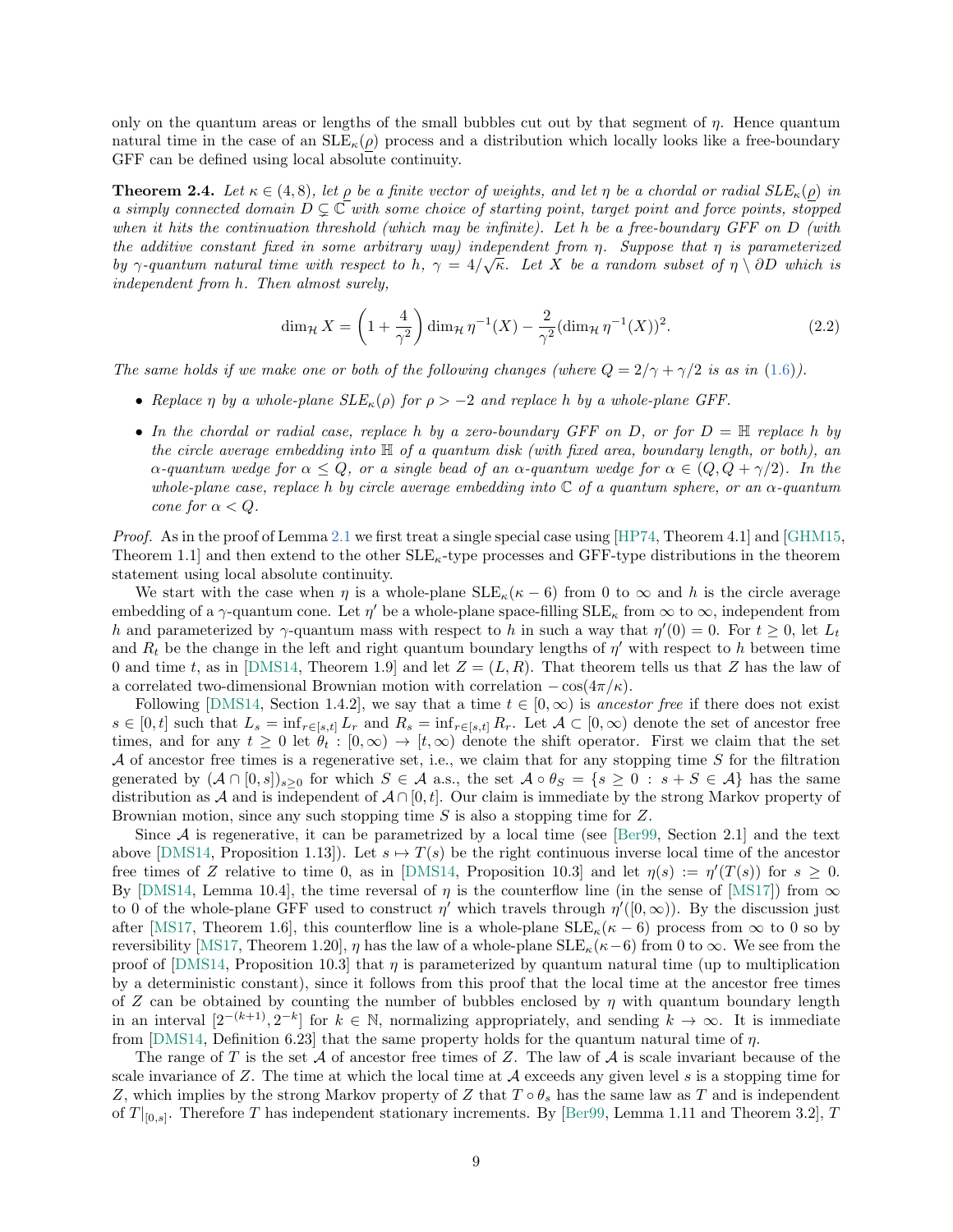is a stable subordinator. By [\[GHM15,](#page-13-12) Example 2.3], the Hausdorff dimension of the ancestor free times of Z is a.s. equal to  $\kappa/8$ , so the index of T is  $\kappa/8$ . By [\[HP74,](#page-13-17) Theorem 4.1], if X is a subset of  $\eta$ , then a.s.

$$
\dim_{\mathcal{H}}(\eta')^{-1}(X) = \frac{\kappa}{8} \dim_{\mathcal{H}} \eta^{-1}(X).
$$

By combining this with [\[GHM15,](#page-13-12) Theorem 1.1] as in the proof of Theorem [2.1,](#page-5-0) we obtain the theorem in the case of a whole-plane  $\text{SLE}_\kappa(\kappa - 6)$  and a γ-quantum cone with the circle average embedding. The general case follows from this special case and an absolute continuity argument as in the proof of Theorem [2.1.](#page-5-0)  $\Box$ 

### 2.3 Proof of Theorems [1.1](#page-2-0) and [1.3](#page-2-1)

In this subsection we combine the KPZ formulas of Theorem [2.1](#page-5-0) and [\[RV11,](#page-14-9) Theorem 4.1] to prove our formulas for the dimension of a set when it is "zipped up" into an SLE curve.

*Proof of Theorem [1.1.](#page-2-0)* Suppose first that we are in the chordal case. Let  $\gamma = \sqrt{\kappa}$  (if  $\kappa \in (0, 4)$ ) or  $\gamma = 4/\sqrt{\kappa}$ (if  $\kappa \in (4, 8)$ ). Let Q be as in [\(1.6\)](#page-4-0) for this choice of  $\gamma$ . Let  $h_0$  be a free-boundary GFF independent from  $\eta$ and let  $h := h_0 + \frac{2}{\sqrt{\kappa}} \log |\cdot|$ . Also let  $\nu_h$  be the  $\gamma$ -quantum length measure induced by h.

Recall that for each capacity time  $t > 0$ , the inverse centered Loewner map  $f_t^{-1}$  has the same law as the time t centered Loewner map for a reverse  $SLE_{\kappa}$  flow [\[RS05\]](#page-14-4). For  $t > 0$ , let  $h^t := h \circ f_t^{-1} + Q \log |(f_t^{-1})'|$ . By [\[She16,](#page-14-8) Theorem 1.2], for each  $t > 0$  we have  $h^t \stackrel{d}{=} h$ , modulo additive constant.

In the case when  $\kappa \in (0, 4)$ , we assume that  $\eta$  is parameterized by  $\nu_h$ -length (which is well-defined by [\[She16,](#page-14-8) Theorem 1.3]). In the case when  $\kappa > 4$ , we assume that  $\eta$  is parameterized by half-plane capacity and for  $t > 0$  we let  $\eta_t^R$  be the be the right outer boundary of the hull generated by  $\eta([0, t])$ , viewed as a curve from  $\eta(t)$  to the rightmost point of  $\eta([0,t]) \cap \mathbb{R}$ . By SLE duality,  $\eta_t^R$  for a fixed capacity time  $t > 0$  is an  $SLE_{16/\kappa}$ -type curve. More precisely, the construction in [\[MS17,](#page-14-11) Sections 1.2.3 and 4.3] implies that we can find a chordal space-filling  $\text{SLE}_{\kappa}$  curve  $\eta'$  which traces points in the same order as  $\eta$  (in the case  $\kappa \geq 8$ , we have  $\eta' = \eta$  and, when  $\kappa \in (4, 8)$ ,  $\eta'$  can be obtained by iteratively filling in the "bubbles" disconnected from  $\infty$  by  $\eta$ ). For  $t > 0$  let  $\sigma_t$  be the time such that  $\eta'([0, \sigma_t])$  is the hull generated by  $\eta([0, t])$  and for  $z \in \mathbb{H}$ let  $\tau_z$  be the time when  $\eta'$  hits z. Also let  $\eta_{\tau_z}^R$  be the right outer boundary of  $\eta'([0, \tau_z])$ . The curve  $\eta_t^R$  is a.s. covered by a countable union of curves of the form  $\eta_{\tau_z}^R$  for  $z \in \mathbb{Q}^2 \cap \mathbb{H}$ . By the construction of space-filling SLE [\[MS17,](#page-14-11) Theorem 4.1] the law of each curve  $\hat{\eta}_{\tau_z}^R$  stopped at the first time it exits a bounded set at positive distance from H is absolutely continuous with respect to that of a whole-plane  $\text{SLE}_{16/\kappa}(2-16/\kappa)$  stopped at the same time. In particular, Theorem [2.1](#page-5-0) applies to the field h and the curve  $\eta_t^R$ . We henceforth assume that  $\eta_t^R$  is parameterized by quantum length with respect to h (which is well-defined by pushing forward the quantum length measure of h under  $f_t^{-1}$ ).

Now let Y be as in the statement of the lemma and assume without loss of generality that  $Y \subset [0,\infty)$ . Let  $h^t$  be defined as in the beginning of the proof and let

$$
\widehat{Y}^t := \{ \nu_{h^t}([0, y]) : y \in Y \}.
$$

By the LQG coordinate change formula and since  $\eta$  is parameterized by  $\gamma$ -quantum length with respect to h, on the event  $\{f_t^{-1}(Y) \subset \eta\}$  we a.s. have

<span id="page-9-0"></span>
$$
\widehat{Y}^t = \begin{cases} C_t - \eta^{-1}(f_t^{-1}(Y)), & \kappa \in (0, 4) \\ (\eta_t^R)^{-1}(f_t^{-1}(Y)), & \kappa > 4 \end{cases}
$$

where here  $C_t > 0$  is the total quantum length of  $\eta$  run up to capacity time t. Therefore, Theorem [2.1](#page-5-0) implies that a.s. on the event  $\{f_t^{-1}(Y) \subset \eta\}$ , we have

<span id="page-9-1"></span>
$$
\dim_{\mathcal{H}} f_t^{-1}(Y) = \left(1 + \frac{\gamma^2}{4}\right) \dim_{\mathcal{H}} \widehat{Y}^t - \frac{\gamma^2}{8} (\dim_{\mathcal{H}} \widehat{Y}^t)^2.
$$
\n(2.3)

Since changing the additive constant (recall that  $h^t \stackrel{d}{=} h$ , modulo additive constant) amounts to scaling the  $\gamma$ -quantum length measure by a positive constant, [\[RV11,](#page-14-9) Theorem 4.1] (see also [\[GHM15,](#page-13-12) Remark 1.2]) implies that a.s.

$$
\dim_{\mathcal{H}} Y = \Psi_{\gamma} \left( \dim_{\mathcal{H}} \hat{Y}^{t} \right),\tag{2.4}
$$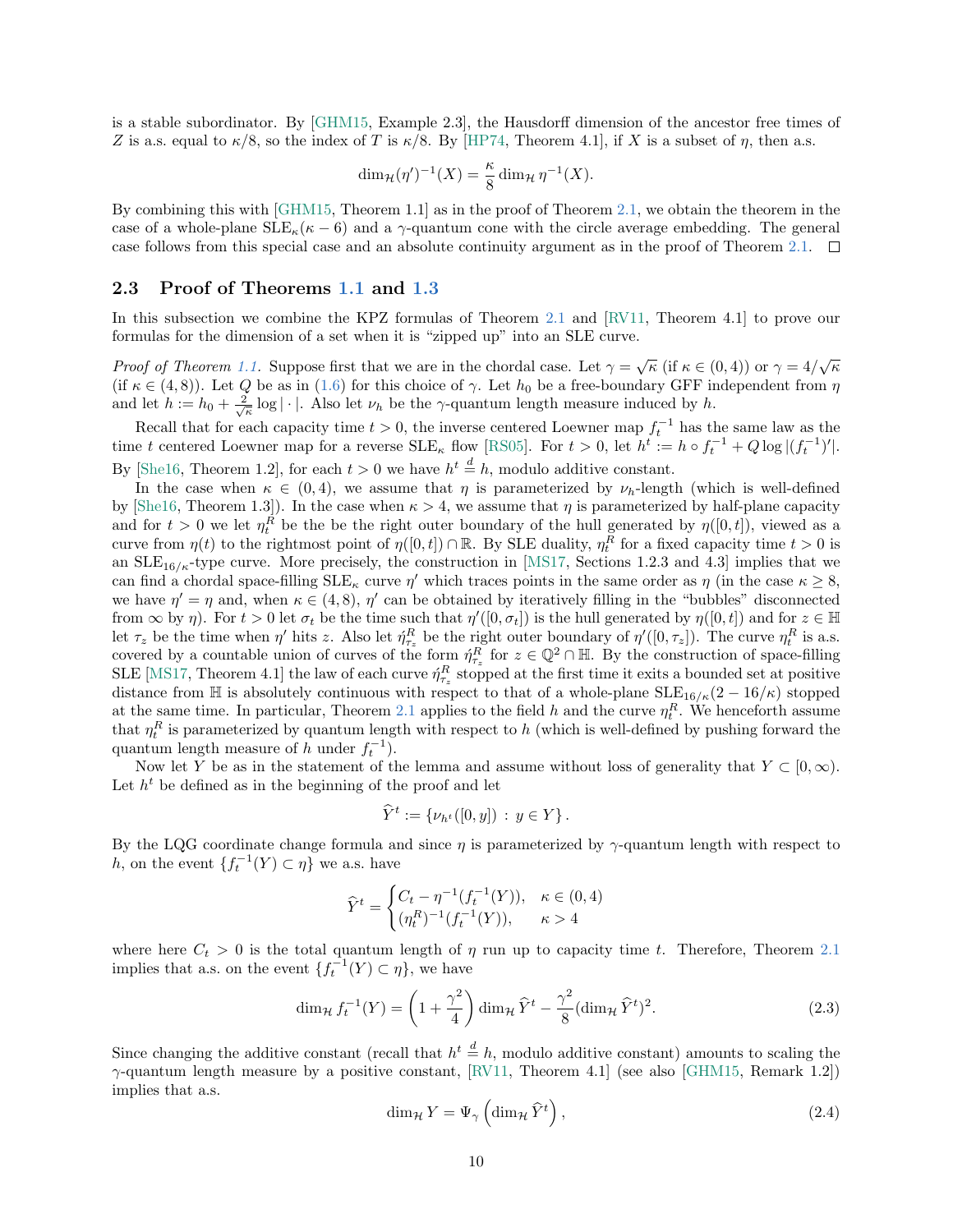with  $\Psi_{\gamma}$  as in [\(1.4\)](#page-2-2). Combining [\(2.3\)](#page-9-0) and [\(2.4\)](#page-9-1) yields the statement of the theorem in the chordal case (here we note that  $\Phi_{\kappa} = \Phi_{16/\kappa}$ . The radial version follows from the same argument but with the radial reverse SLE/GFF coupling [\[MS16d,](#page-14-14) Theorem 5.1] used in place of [\[She16,](#page-14-8) Theorem 1.2]. The whole-plane case is immediate from the radial case since for any  $s \in \mathbb{R}$ ,  $f_s(\eta|_{[s,\infty)})$  has the law of a radial  $\text{SLE}_{\kappa}$ .  $\Box$ 

We next prove Theorem [1.3.](#page-2-1) The proof is similar to that of Theorem [1.1,](#page-2-0) but since we are interested in a complementary connected component of the whole curve (rather than the curve run up to a fixed time) we use a quantum cone or a quantum wedge instead of a free-boundary GFF. There are minor additional complications arising from the possibility that  $\eta$  intersects itself. One might think that Theorem [1.3](#page-2-1) could be deduced from Theorem [1.1](#page-2-0) via a local absolute continuity argument, but we do not see a way to do this since the conformal maps  $f_t$  and  $g_U$  depend on the whole curve, not just its local behavior.

*Proof of Theorem [1.3.](#page-2-1)* Suppose we are in the whole-plane case and that  $\kappa \in (0, 4)$ . We note that in this case,  $\eta$  intersects itself (and hence has more than one complementary connected component) if and only if  $\rho < \kappa/2 - 2$  [\[MS17,](#page-14-11) Lemmas 2.4 and 2.6]. Let  $\gamma = \sqrt{\kappa}$  and let Q be as in [\(1.6\)](#page-4-0). Let  $(\mathbb{C}, h, 0, \infty)$  be a  $(Q - \frac{1}{2\gamma}(\rho + 2))$ -quantum cone (so the weight of the quantum cone, as defined in [\[DMS14\]](#page-12-13), is  $\rho + 2$ ), independent from  $\eta$ , with the circle average embedding. Throughout we assume that  $\eta$  is parameterized by  $\gamma$ -quantum length with respect to h.

Let  $\mathcal F$  be the  $\sigma$ -algebra generated by the ordered sequence of quantum boundary lengths of elements of U with respect to h, so that F is trivial if  $\rho \ge \kappa/2 - 2$ , and we order the elements of U by the time at which  $\eta$  finishes tracing their boundary. Let  $U \in \mathcal{U}$  be chosen in an F-measurable manner. For  $a > 0$ , let

$$
g_{U,a} := g_U(a \cdot)
$$
 and  $\tilde{h}^a := h \circ g_{U,a} + Q \log |g'_{U,a}|$ 

with  $g_U : \mathbb{H} \to U$  as in the statement of the theorem. By [\[DMS14,](#page-12-13) Theorem 1.5], the conditional law given F of the quantum surface  $(\mathbb{H}, \tilde{h}^a, 0, \infty)$  is that of a  $(\frac{\gamma}{2} + Q - \frac{1}{\gamma}(\rho + 2))$ -quantum wedge (if  $\rho \ge \kappa/2 - 2$ ) or a single bead of such a wedge with given quantum boundary length (if  $\rho \in (-2, \kappa/2 - 2)$ ).

Let  $A > 0$  be chosen so that  $\tilde{h}^A$  is the circle average embedding of the quantum surface as defined in Definition [1.5.](#page-4-1) For each bounded subset of  $\mathbb H$  at positive distance from  $\{0\} \cup \partial \mathbb D$ , the law of the field  $\tilde{h}^A$  restricted to this set is absolutely continuous with respect to the law of a free-boundary GFF with additive constant chosen such that the semicircle average over  $\mathbb{H} \cap \partial \mathbb{D}$  is zero, restricted to the same set (this is immediate from the definitions in [\[DMS14,](#page-12-13) Sections 4.2 and 4.4]). For  $b > 0$ , we have  $h^{bA} =$  $\tilde{h}^A(b^{-1}\cdot)+Q\log b^{-1}$ . By the conformal invariance of the GFF and since the law of a GFF plus a deterministic constant is mutually absolutely continuous with respect to the law of a GFF when restricted to bounded sets, it follows that we have the same absolute continuity statement with  $\tilde{h}^{bA}$  in place of  $\tilde{h}^A$  and  $\mathbb{H} \cap B_b(0)$ in place of  $\mathbb{H} \cap \mathbb{D}$  for each fixed  $b > 0$ .

Now let  $Y \subset [0,\infty)$  be as in the statement of the lemma and note that (since we are in the whole-plane case and  $\kappa \in (0, 4)$ ) all of  $\partial U$  is traced by  $\eta$  and  $x_U \neq y_U$ , so  $U \in \mathcal{U}^- \cap \mathcal{U}^+$ . For  $a > 0$ , let

$$
\widehat{Y}^a := \{ \nu_{\widetilde{h}^a}([0, y]) : y \in Y \}.
$$

By the LQG coordinate change formula and since  $\eta$  is parameterized by  $\gamma$ -quantum length with respect to h, for each  $a > 0$  it is a.s. the case that

$$
\widehat{Y}^{a} = \eta^{-1}(g_{U,a}(Y)) - C
$$
\n(2.5)

.

where  $C \ge 0$  is a random constant. In particular  $\dim_{\mathcal{H}} \hat{Y}^a = \dim_{\mathcal{H}} \eta^{-1}(g_{U,a}(Y))$  a.s., so by Theorem [2.1](#page-5-0) and the absolute continuity considerations of the preceding paragraph, for each fixed  $b > 0$ , it is a.s. the case that

<span id="page-10-0"></span>
$$
\dim_{\mathcal{H}} g_{U,bA}(Y) = \left(1 + \frac{\gamma^2}{4}\right) \dim_{\mathcal{H}} \widehat{Y}^{bA} - \frac{\gamma^2}{8} (\dim_{\mathcal{H}} \widehat{Y}^{bA})^2
$$

This implies that a.s.

$$
\dim_{\mathcal{H}} g_{U,a}(Y) = \left(1 + \frac{\gamma^2}{4}\right) \dim_{\mathcal{H}} \hat{Y}^a - \frac{\gamma^2}{8} (\dim_{\mathcal{H}} \hat{Y}^a)^2, \text{ for Lebesgue a.e. } a > 0.
$$
 (2.6)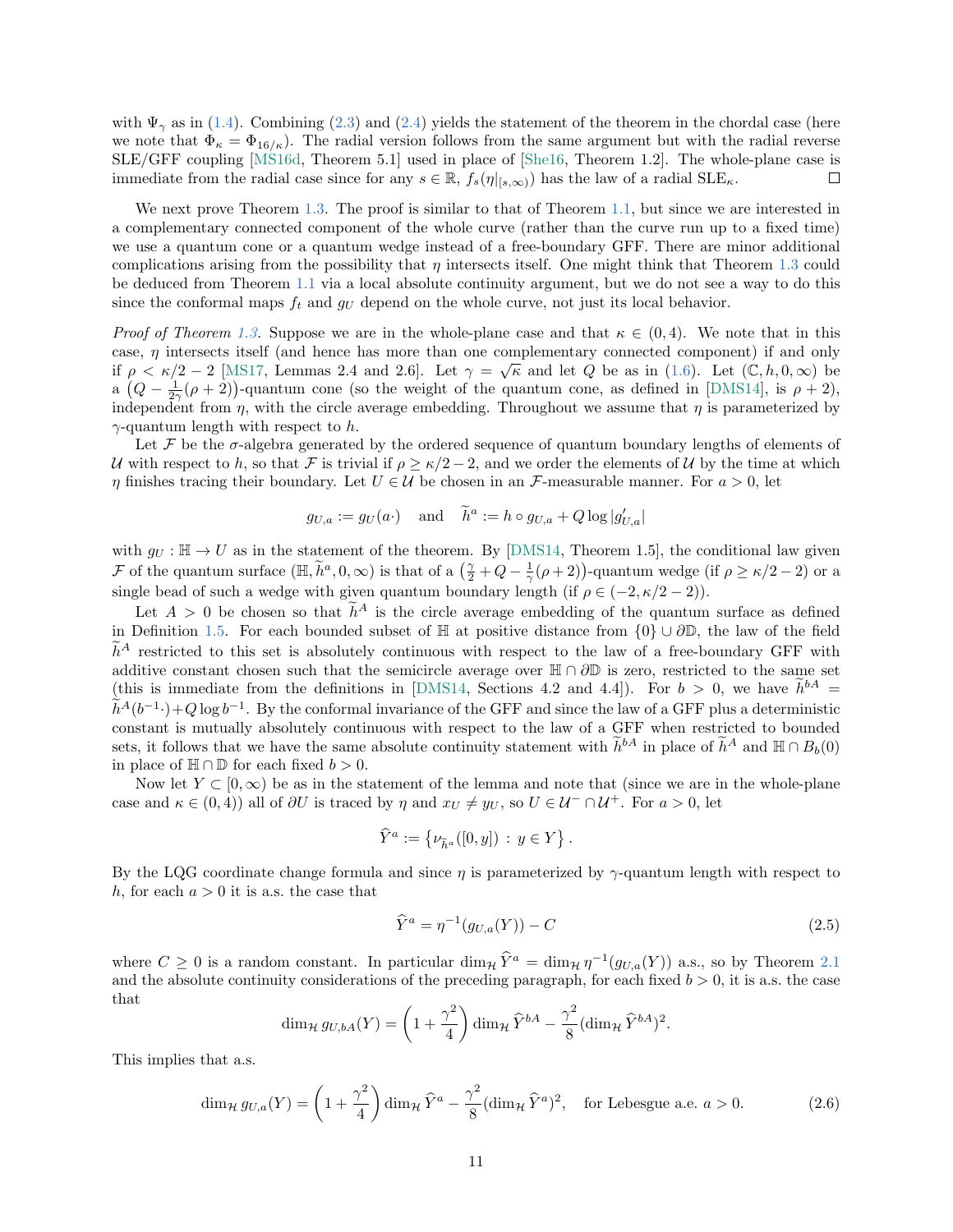By [\[RV11,](#page-14-9) Theorem 4.1] and the above absolute continuity considerations, for each fixed  $b > 0$  it is a.s. the case that

<span id="page-11-3"></span>
$$
\dim_{\mathcal{H}} Y = \Psi_{\gamma} \left( \dim_{\mathcal{H}} \widehat{Y}^{bA} \right),
$$

with  $\Psi_{\gamma}$  as in [\(1.4\)](#page-2-2). Therefore, a.s.

$$
\dim_{\mathcal{H}} Y = \Psi_{\gamma} \left( \dim_{\mathcal{H}} \hat{Y}^{a} \right) \quad \text{for Lebesgue a.e. } a > 0. \tag{2.7}
$$

Since there are only countably many possible choices of  $U \in \mathcal{U}$ , combining [\(2.6\)](#page-10-0) and [\(2.7\)](#page-11-3) yields the statement of the theorem in the whole-plane case when  $\kappa \in (0, 4)$ .

When  $\kappa \in (0, 4)$ , the statement in the chordal case is proven via the same argument, except that we start with a  $2\gamma + 2Q - \frac{1}{\gamma}(\rho^L + \rho^R - 4)$ -quantum wedge (equivalently, a quantum wedge of weight  $\rho^L + \rho^R - 4$ ) parameterized by a distribution h on  $\mathbb H$  and apply [\[DMS14,](#page-12-13) Theorem 1.2] instead of [DMS14, Theorem 1.5]. In the case when the parameter of the wedge is in  $(Q, Q + \gamma/2)$  (so that it consists of a string of beads) we take h to be the distribution corresponding to a single bead of this wedge.

When  $\kappa \in (4,8)$ , we set  $\gamma = 4/\sqrt{\kappa}$  instead of  $\gamma = \sqrt{\kappa}$ . The whole-plane (resp. chordal) case is treated using a similar argument to the one above except that we start with a  $(Q - \frac{\gamma}{8}(\rho + 2))$ -quantum cone (resp. a  $(\frac{4}{\gamma} - \frac{\gamma}{4}(\rho^L + \rho^R))$ -quantum wedge, or a single bead of such a wedge in the beaded case) and apply [\[DMS14,](#page-12-13) Theorem 1.17] (resp. [DMS14, Theorem 1.16]). Here we note that  $\Phi_{\kappa} = \Phi_{16/\kappa}$  and that by SLE duality [\[Zha08,](#page-14-15) [Zha10,](#page-14-16) [Dub09,](#page-12-17) [MS16b,](#page-13-14) [MS17\]](#page-14-11),  $\partial U \cap \eta$  is an SLE<sub>16/ $\kappa$ </sub>-type curve, so we can apply Theorem [2.1](#page-5-0) in essentially the same manner as in the case when  $\kappa \in (0, 4)$ . See the proof of Theorem [1.1](#page-2-0) for a similar argument.  $\Box$ 

# <span id="page-11-1"></span>3 Open questions

Here we list some open problems which are related to the main results of this paper.

<span id="page-11-0"></span>1. Consider the following heuristic argument for computing the multifractal spectrum of SLE (originally obtained rigorously in [\[GMS18\]](#page-13-5)) using Theorem [1.3.](#page-2-1) Recall that the multifractal spectrum of, say, a whole-plane  $\text{SLE}_{\kappa}$  curve  $\eta$  is the function  $\xi = \xi_{\kappa} : [-1, 1] \to [0, \infty)$  defined by  $\xi(s) = \dim_{\mathcal{H}} \tilde{\Theta}^s$ , where

$$
\widetilde{\Theta}^s := \left\{ x \in \mathbb{R} \, : \, \lim_{\epsilon \to 0} \frac{|f'(x + i\epsilon)|}{\log \epsilon^{-1}} = s \right\}
$$

for  $f : \mathbb{H} \to \mathbb{C} \setminus \eta$  a conformal map (it is easy to see that the definition of  $\xi$  does not depend on f). Suppose we are given a deterministic Borel set  $Y \subset \mathbb{R}$ . The points of each set  $\widetilde{\Theta}^s$  should be evenly spread out over  $\mathbb{R}$ , and we know how much f expands small intervals centered at points of  $\widetilde{\Theta}^s$ . So, it should be possible to derive a formula for  $\dim_{\mathcal{H}} f\left(Y \cap \bigcup_{t \in [s-\delta,s+\delta]} \widetilde{\Theta}^t\right)$  in terms of  $\dim_{\mathcal{H}}(Y)$ ,  $\xi$ , and δ for each given  $s \in [-1, 1]$  and  $δ > 0$ . Sending  $δ → 0$  and maximizing over s yields a formula for  $\dim_{\mathcal{H}} f(Y)$  in terms of  $\dim_{\mathcal{H}} Y$  and  $\xi$ . On the other hand, Theorem [1.3](#page-2-1) gives a formula for  $\dim_{\mathcal{H}} f(Y)$ in terms of dim<sub>H</sub> Y and  $\kappa$  (for a large number of possible choices of f). Comparing these two formulas and letting  $\dim_{\mathcal{H}} Y$  vary should allow one to recover  $\xi$ . Can the above argument be made rigorous?

- <span id="page-11-2"></span>2. Does the formula of Theorem [1.3](#page-2-1) hold a.s. for every choice of the conformal map  $q_U : \mathbb{H} \to U$  simultaneously? The proof of the theorem shows that to obtain an affirmative answer to this question it would be enough to show that for a fixed choice of set  $X \subset [0,\infty)$ , the KPZ formula of [\[RV11,](#page-14-9) Theorem 4.1]  $(c.f. [GHM15, Remark 1.2])$  $(c.f. [GHM15, Remark 1.2])$  $(c.f. [GHM15, Remark 1.2])$  holds simultaneously a.s. for the image of X under every conformal map  $\mathbb{H} \to \mathbb{H}$  which sends X into  $[0, \infty)$ . Similarly, does the statement of Theorem [1.1](#page-2-0) hold a.s. for all times t simultaneously?
- 3. None of Theorems [1.1,](#page-2-0) [1.3,](#page-2-1) [2.1,](#page-5-0) or [2.4](#page-8-0) applies in the case when  $\kappa = 4$ . Can these theorems be extended to the case  $\kappa = 4$ , possibly using critical ( $\gamma = 2$ ) LQG [\[DRSV14a,](#page-12-18) [DRSV14b\]](#page-12-14)?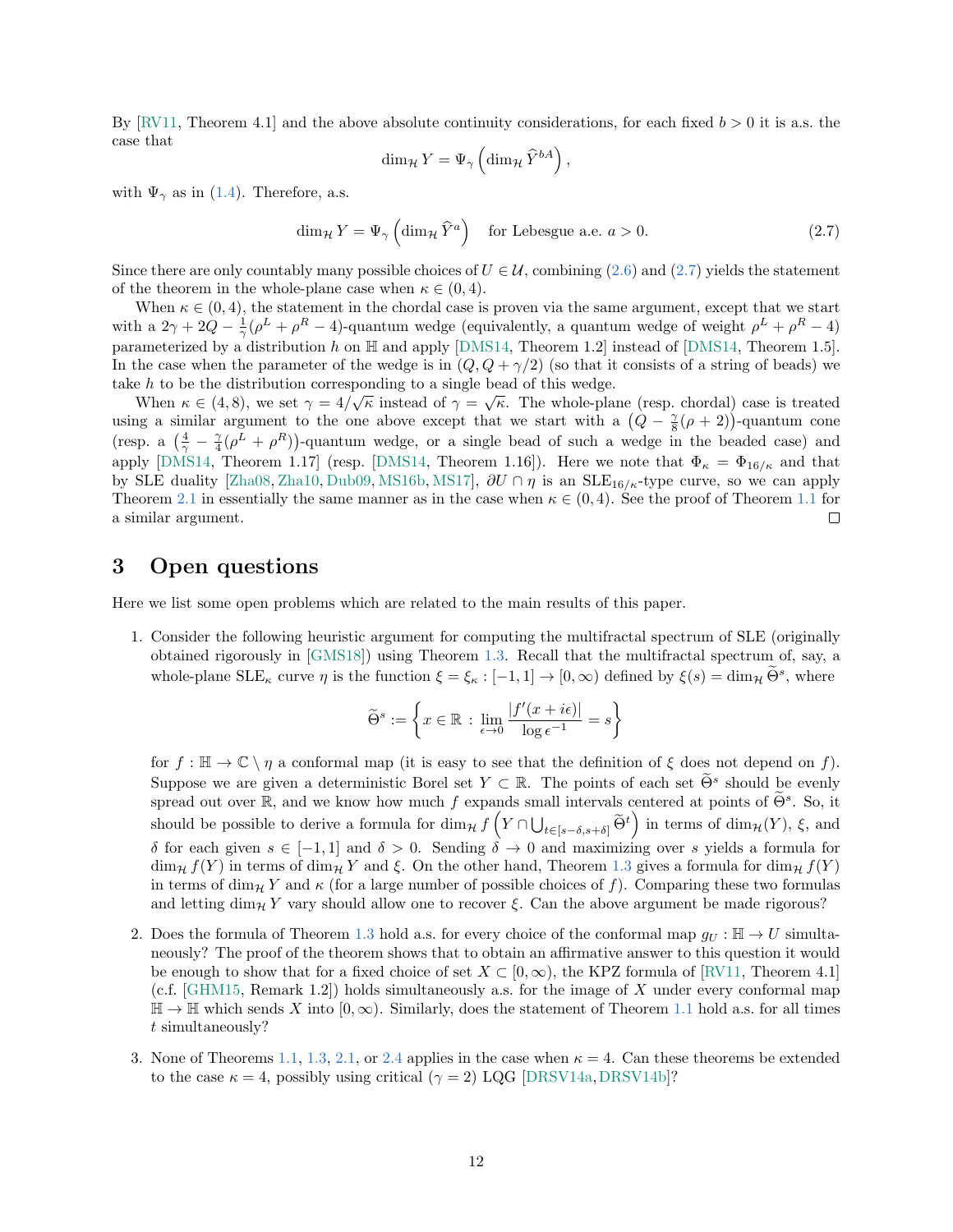# References

- <span id="page-12-7"></span>[ABJ15] T. Alberts, I. Binder, and F. Johansson Viklund. A Dimension Spectrum for SLE Boundary Collisions. ArXiv e-prints, January 2015, [1501.06212.](http://arxiv.org/abs/1501.06212)
- <span id="page-12-9"></span>[Aru15] J. Aru. KPZ relation does not hold for the level lines and  $SLE_{\kappa}$  flow lines of the Gaussian free field. Probab. Theory Related Fields, 163(3-4):465–526, 2015, [1312.1324.](http://arxiv.org/abs/1312.1324) [MR3418748](http://www.ams.org/mathscinet-getitem?mr=3418748)
- <span id="page-12-15"></span>[AS08] T. Alberts and S. Sheffield. Hausdorff dimension of the SLE curve intersected with the real line. Electron. J. Probab., 13:no. 40, 1166–1188, 2008, [0711.4070.](http://arxiv.org/abs/0711.4070) [MR2430703 \(2009e:60025\)](http://www.ams.org/mathscinet-getitem?mr=2430703)
- <span id="page-12-0"></span>[Bef08] V. Beffara. The dimension of the SLE curves. Ann. Probab., 36(4):1421–1452, 2008, [math/0211322.](http://arxiv.org/abs/math/0211322) [MR2435854 \(2009e:60026\)](http://www.ams.org/mathscinet-getitem?mr=2435854)
- <span id="page-12-16"></span>[Ber99] J. Bertoin. Subordinators: examples and applications. In Lectures on probability theory and statistics (Saint-Flour, 1997), volume 1717 of Lecture Notes in Math., pages 1–91. Springer, Berlin, 1999. [MR1746300 \(2002a:60001\)](http://www.ams.org/mathscinet-getitem?mr=1746300)
- <span id="page-12-10"></span>[BGRV16] N. Berestycki, C. Garban, R. Rhodes, and V. Vargas. KPZ formula derived from Liouville heat kernel. J. Lond. Math. Soc. (2), 94(1):186–208, 2016, [1406.7280.](http://arxiv.org/abs/1406.7280) [MR3532169](http://www.ams.org/mathscinet-getitem?mr=3532169)
- <span id="page-12-11"></span>[BJRV13] J. Barral, X. Jin, R. Rhodes, and V. Vargas. Gaussian multiplicative chaos and KPZ duality. Comm. Math. Phys., 323(2):451–485, 2013, [1202.5296.](http://arxiv.org/abs/1202.5296) [MR3096527](http://www.ams.org/mathscinet-getitem?mr=3096527)
- <span id="page-12-5"></span>[BS09a] D. Beliaev and S. Smirnov. Harmonic measure and SLE. Comm. Math. Phys., 290(2):577–595, 2009, [0801.1792.](http://arxiv.org/abs/0801.1792) [MR2525631 \(2011c:60265\)](http://www.ams.org/mathscinet-getitem?mr=2525631)
- <span id="page-12-12"></span>[BS09b] I. Benjamini and O. Schramm. KPZ in one dimensional random geometry of multiplicative cascades. Comm. Math. Phys., 289(2):653–662, 2009, [0806.1347.](http://arxiv.org/abs/0806.1347) [MR2506765 \(2010c:60151\)](http://www.ams.org/mathscinet-getitem?mr=2506765)
- <span id="page-12-3"></span>[DB02] B. Duplantier and I. Binder. Harmonic measure and winding of conformally invariant curves. 89(264101), 2002, [cond-mat/0208045.](http://arxiv.org/abs/cond-mat/0208045)
- <span id="page-12-4"></span>[DB08] B. Duplantier and I. Binder. Harmonic measure and winding of random conformal paths: A Coulomb gas perspective. Nucl.Phys. B, 802:494–513, 2008, [0802.2280.](http://arxiv.org/abs/0802.2280)
- <span id="page-12-13"></span>[DMS14] B. Duplantier, J. Miller, and S. Sheffield. Liouville quantum gravity as a mating of trees.  $ArXiv$ e-prints, September 2014, [1409.7055.](http://arxiv.org/abs/1409.7055)
- <span id="page-12-6"></span>[DNNZ12] B. Duplantier, C. Nguyen, N. Nguyen, and M. Zinsmeister. The Coefficient Problem and Mul-tifractality of Whole-Plane SLE and LLE. ArXiv e-prints, November 2012, [1211.2451.](http://arxiv.org/abs/1211.2451)
- <span id="page-12-18"></span>[DRSV14a] B. Duplantier, R. Rhodes, S. Sheffield, and V. Vargas. Critical Gaussian multiplicative chaos: convergence of the derivative martingale. Ann. Probab.,  $42(5)$ :1769–1808, 2014, [1206.1671.](http://arxiv.org/abs/1206.1671) [MR3262492](http://www.ams.org/mathscinet-getitem?mr=3262492)
- <span id="page-12-14"></span>[DRSV14b] B. Duplantier, R. Rhodes, S. Sheffield, and V. Vargas. Renormalization of critical Gaussian multiplicative chaos and KPZ relation. Comm. Math. Phys., 330(1):283–330, 2014, [1212.0529.](http://arxiv.org/abs/1212.0529) [MR3215583](http://www.ams.org/mathscinet-getitem?mr=3215583)
- <span id="page-12-8"></span>[DS11] B. Duplantier and S. Sheffield. Liouville quantum gravity and KPZ. Invent. Math., 185(2):333– 393, 2011, [1206.0212.](http://arxiv.org/abs/1206.0212) [MR2819163 \(2012f:81251\)](http://www.ams.org/mathscinet-getitem?mr=2819163)
- <span id="page-12-17"></span>[Dub09] J. Dubédat. Duality of Schramm-Loewner evolutions. Ann. Sci. Ec. Norm. Supér.  $(4)$ , 42(5):697–724, 2009, [0711.1884.](http://arxiv.org/abs/0711.1884) [MR2571956 \(2011g:60151\)](http://www.ams.org/mathscinet-getitem?mr=2571956)
- <span id="page-12-1"></span>[Dup99a] B. Duplantier. Harmonic Measure Exponents for Two-Dimensional Percolation. 82(3940), 1999, [cond-mat/9901008.](http://arxiv.org/abs/cond-mat/9901008)
- <span id="page-12-2"></span>[Dup99b] B. Duplantier. Two-Dimensional Copolymers and Exact Conformal Multifractality. 82(880), 1999, [cond-mat/9812439.](http://arxiv.org/abs/cond-mat/9812439)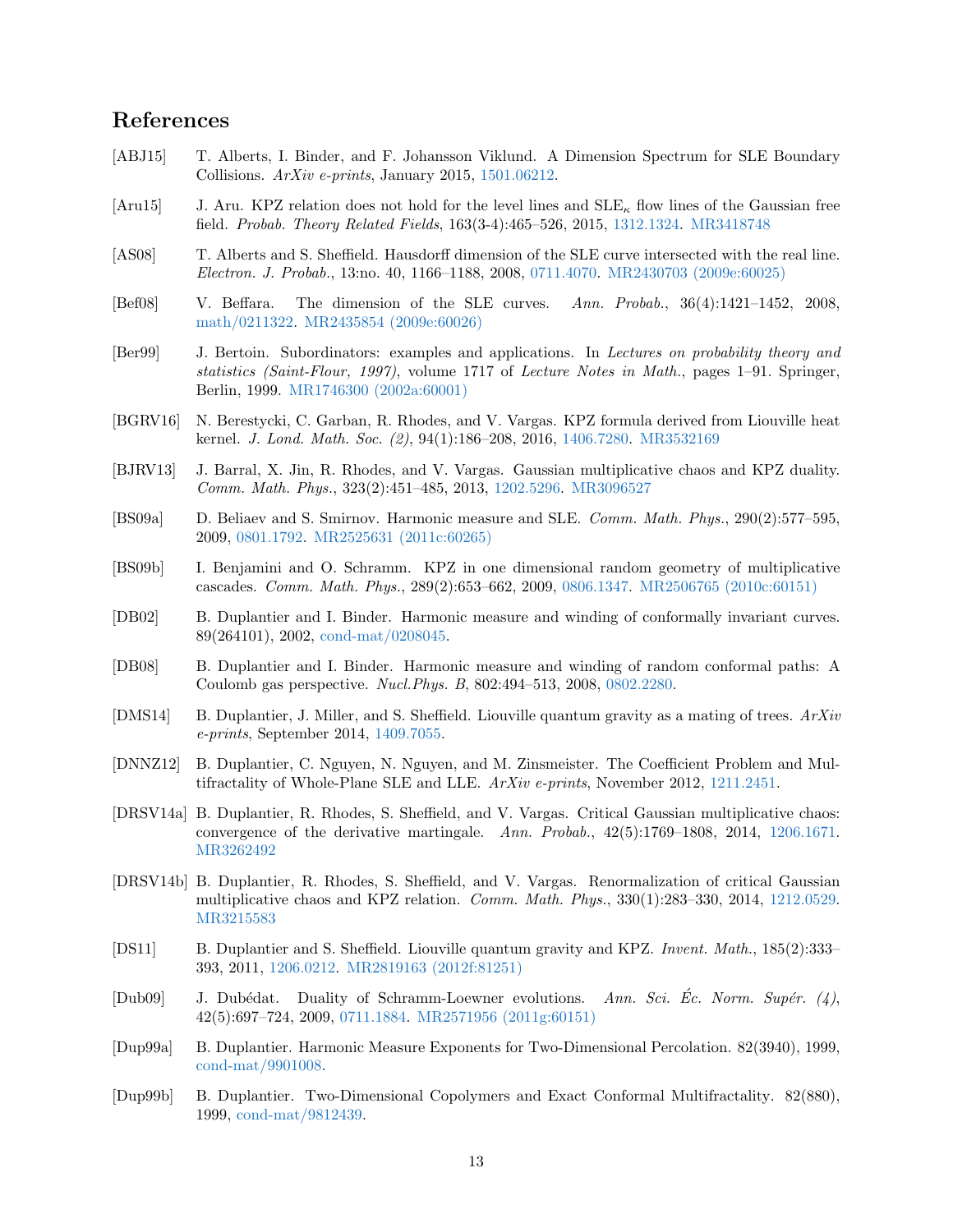- <span id="page-13-4"></span>[Dup00] B. Duplantier. Conformally invariant fractals and potential theory. 84(7):1363–1367, 2000, [cond-mat/9908314.](http://arxiv.org/abs/cond-mat/9908314)
- <span id="page-13-6"></span>[Dup03] B. Duplantier. Higher conformal multifractality. 110(3–6):691–738, 2003, [cond-mat/0207743.](http://arxiv.org/abs/cond-mat/0207743)
- <span id="page-13-12"></span>[GHM15] E. Gwynne, N. Holden, and J. Miller. An almost sure KPZ relation for SLE and Brownian motion. Annals of Probability, to appear, 2015, [1512.01223.](http://arxiv.org/abs/1512.01223)
- <span id="page-13-16"></span>[GHMS17] E. Gwynne, N. Holden, J. Miller, and X. Sun. Brownian motion correlation in the peanosphere for  $\kappa > 8$ . Ann. Inst. Henri Poincaré Probab. Stat., 53(4):1866–1889, 2017, [1510.04687.](http://arxiv.org/abs/1510.04687) [MR3729638](http://www.ams.org/mathscinet-getitem?mr=3729638)
- <span id="page-13-5"></span>[GMS18] E. Gwynne, J. Miller, and X. Sun. Almost sure multifractal spectrum of Schramm-Loewner evolution. Duke Math. J., 167(6):1099–1237, 2018, [1412.8764.](http://arxiv.org/abs/1412.8764) [MR3786302](http://www.ams.org/mathscinet-getitem?mr=3786302)
- <span id="page-13-13"></span> $[GP19]$  E. Gwynne and J. Pfeffer. KPZ formulas for the Liouville quantum gravity metric.  $ArXiv$ e-prints, May 2019, [1905.11790.](http://arxiv.org/abs/1905.11790)
- <span id="page-13-17"></span>[HP74] J. Hawkes and W. E. Pruitt. Uniform dimension results for processes with independent increments. Z. Wahrscheinlichkeitstheorie und Verw. Gebiete, 28:277–288, 1973/74. [MR0362508 \(50](http://www.ams.org/mathscinet-getitem?mr=0362508) [#14948\)](http://www.ams.org/mathscinet-getitem?mr=0362508)
- <span id="page-13-2"></span>[JVL11] F. Johansson Viklund and G. F. Lawler. Optimal Hölder exponent for the SLE path. Duke Math. J., 159(3):351–383, 2011, [0904.1180.](http://arxiv.org/abs/0904.1180) [MR2831873](http://www.ams.org/mathscinet-getitem?mr=2831873)
- <span id="page-13-9"></span>[JVL12] F. Johansson Viklund and G. F. Lawler. Almost sure multifractal spectrum for the tip of an SLE curve. Acta Math., 209(2):265–322, 2012, [0911.3983.](http://arxiv.org/abs/0911.3983) [MR3001607](http://www.ams.org/mathscinet-getitem?mr=3001607)
- <span id="page-13-10"></span>[Kah85] J.-P. Kahane. Sur le chaos multiplicatif. Ann. Sci. Math. Québec, 9(2):105–150, 1985. [MR829798](http://www.ams.org/mathscinet-getitem?mr=829798) [\(88h:60099a\)](http://www.ams.org/mathscinet-getitem?mr=829798)
- <span id="page-13-11"></span>[KPZ88] V. Knizhnik, A. Polyakov, and A. Zamolodchikov. Fractal structure of 2D-quantum gravity. Modern Phys. Lett A, 3(8):819–826, 1988.
- <span id="page-13-3"></span>[Lin08] J. R. Lind. Hölder regularity of the SLE trace. Trans. Amer. Math. Soc., 360(7):3557–3578, 2008. [MR2386236 \(2009f:60048\)](http://www.ams.org/mathscinet-getitem?mr=2386236)
- <span id="page-13-15"></span>[LSW03] G. Lawler, O. Schramm, and W. Werner. Conformal restriction: the chordal case. J. Amer. Math. Soc., 16(4):917–955 (electronic), 2003, [math/0209343v2.](http://arxiv.org/abs/math/0209343v2) [MR1992830 \(2004g:60130\)](http://www.ams.org/mathscinet-getitem?mr=1992830)
- <span id="page-13-0"></span>[LSW04] G. F. Lawler, O. Schramm, and W. Werner. Conformal invariance of planar loop-erased random walks and uniform spanning trees. Ann. Probab., 32(1B):939–995, 2004, [math/0112234.](http://arxiv.org/abs/math/0112234) [MR2044671 \(2005f:82043\)](http://www.ams.org/mathscinet-getitem?mr=2044671)
- <span id="page-13-7"></span>[LY13] I. Loutsenko and O. Yermolayeva. Average harmonic spectrum of the whole-plane SLE. J. Stat. Mech. Theory Exp., (4):P04007, 17, 2013, [1203.2756.](http://arxiv.org/abs/1203.2756) [MR3077814](http://www.ams.org/mathscinet-getitem?mr=3077814)
- <span id="page-13-8"></span>[LY14] I. Loutsenko and O. Yermolayeva. New exact results in spectra of stochastic Loewner evolution. J. Phys. A, 47(16):165202, 15, 2014. [MR3191679](http://www.ams.org/mathscinet-getitem?mr=3191679)
- <span id="page-13-1"></span>[Mil10] J. Miller. Universality for SLE(4). ArXiv e-prints, October 2010, [1010.1356.](http://arxiv.org/abs/1010.1356)
- <span id="page-13-19"></span>[MS16a] J. Miller and S. Sheffield. Imaginary geometry III: reversibility of  $SLE_{\kappa}$  for  $\kappa \in (4, 8)$ . 184(2):455– 486, 2016, [1201.1498.](http://arxiv.org/abs/1201.1498)
- <span id="page-13-14"></span>[MS16b] J. Miller and S. Sheffield. Imaginary geometry I: interacting SLEs. Probab. Theory Related Fields, 164(3-4):553–705, 2016, [1201.1496.](http://arxiv.org/abs/1201.1496) [MR3477777](http://www.ams.org/mathscinet-getitem?mr=3477777)
- <span id="page-13-18"></span>[MS16c] J. Miller and S. Sheffield. Imaginary geometry II: Reversibility of  $\text{SLE}_\kappa(\rho_1; \rho_2)$  for  $\kappa \in (0, 4)$ . Ann. Probab., 44(3):1647–1722, 2016, [1201.1497.](http://arxiv.org/abs/1201.1497) [MR3502592](http://www.ams.org/mathscinet-getitem?mr=3502592)